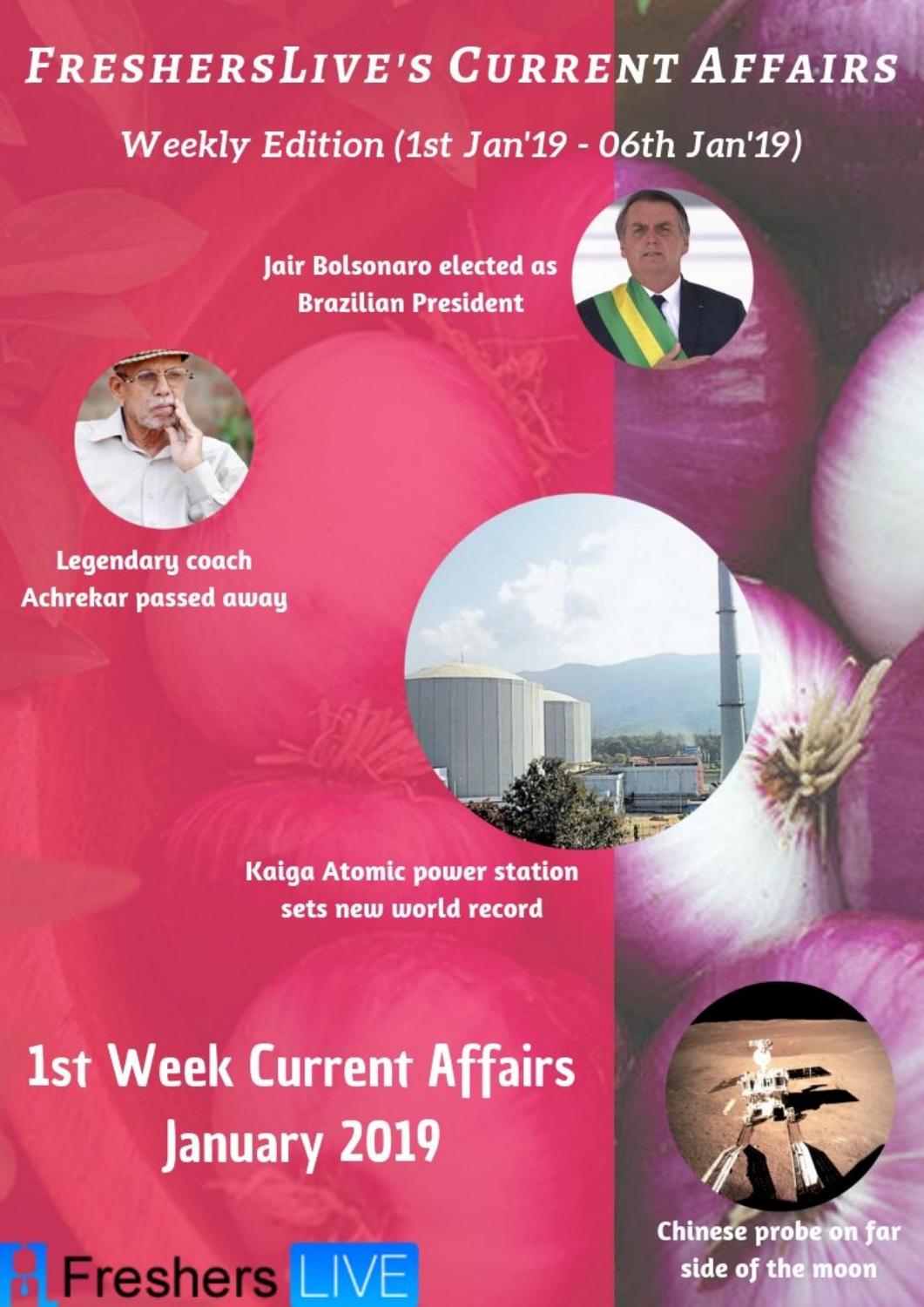

# **Table of Contents**

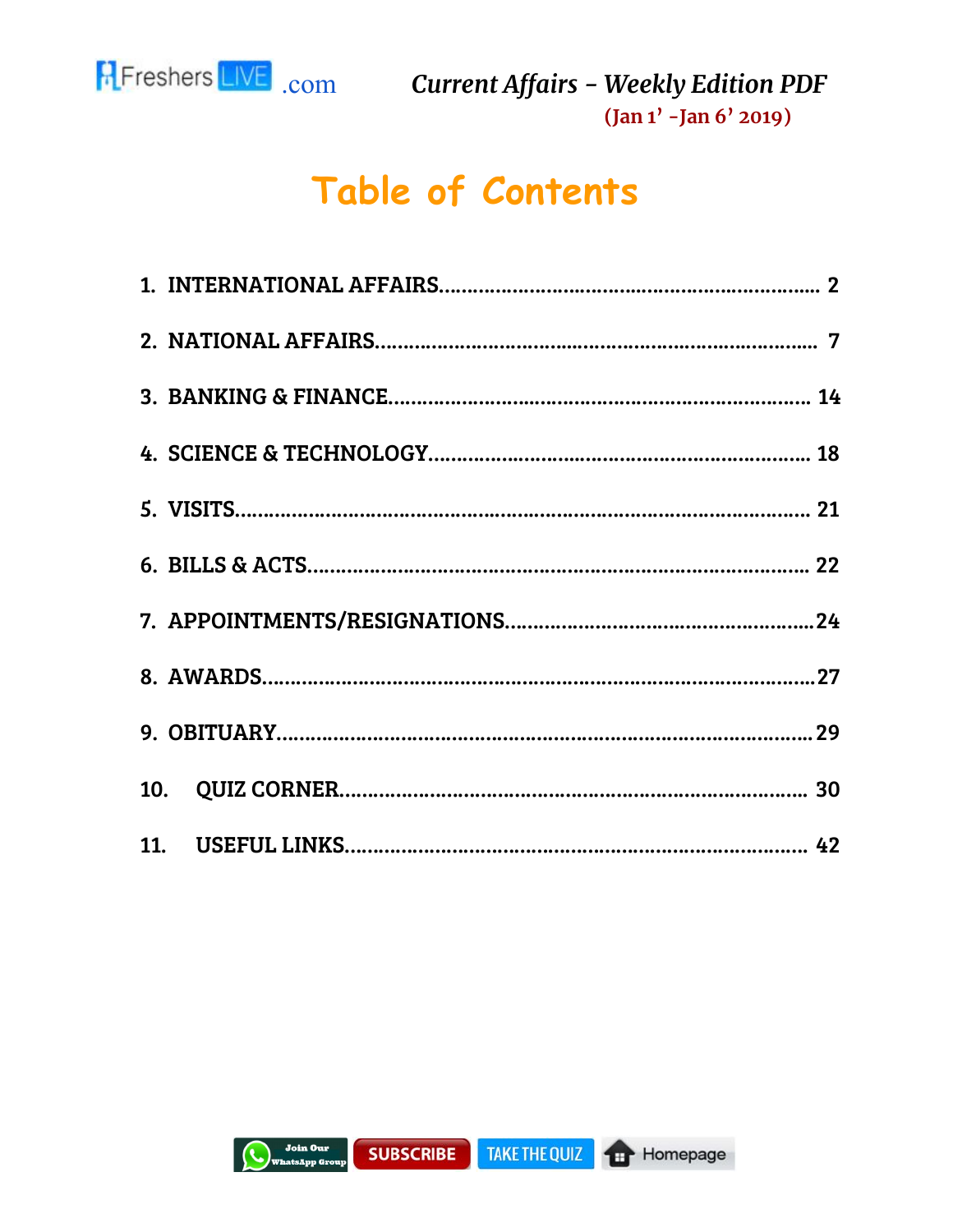<span id="page-2-0"></span>

# **INTERNATIONAL AFFAIRS**

### **Israel and US officially withdraw from UNESCO over anti-Israel bias**

- The US had notified UNESCO of its decision to quit the organisation in **October 2017** and had called for its "**fundamental reform**". Israel followed the US in quitting UNESCO
- The Paris-based organisation has previously criticised Israel's occupation of **East Jerusalem** and granted **full membership** to **Palestine** in **2011**
- United Nations Educational, Scientific and Cultural Organization (UNESCO) was **co-founded** by the **US** after World War II with the mission of seeking to "build peace through international cooperation in Education, the Sciences and Culture"
- UNESCO is best known for its work to **preserve heritage**, including maintaining a list of World Heritage sites, and programmes to promote education in developing countries
- The US has pulled out of UNESCO before. The Reagan administration did so in **1984** because it viewed the agency as mismanaged, corrupt, and used to advance Soviet interests. The US **rejoined** in **2003**

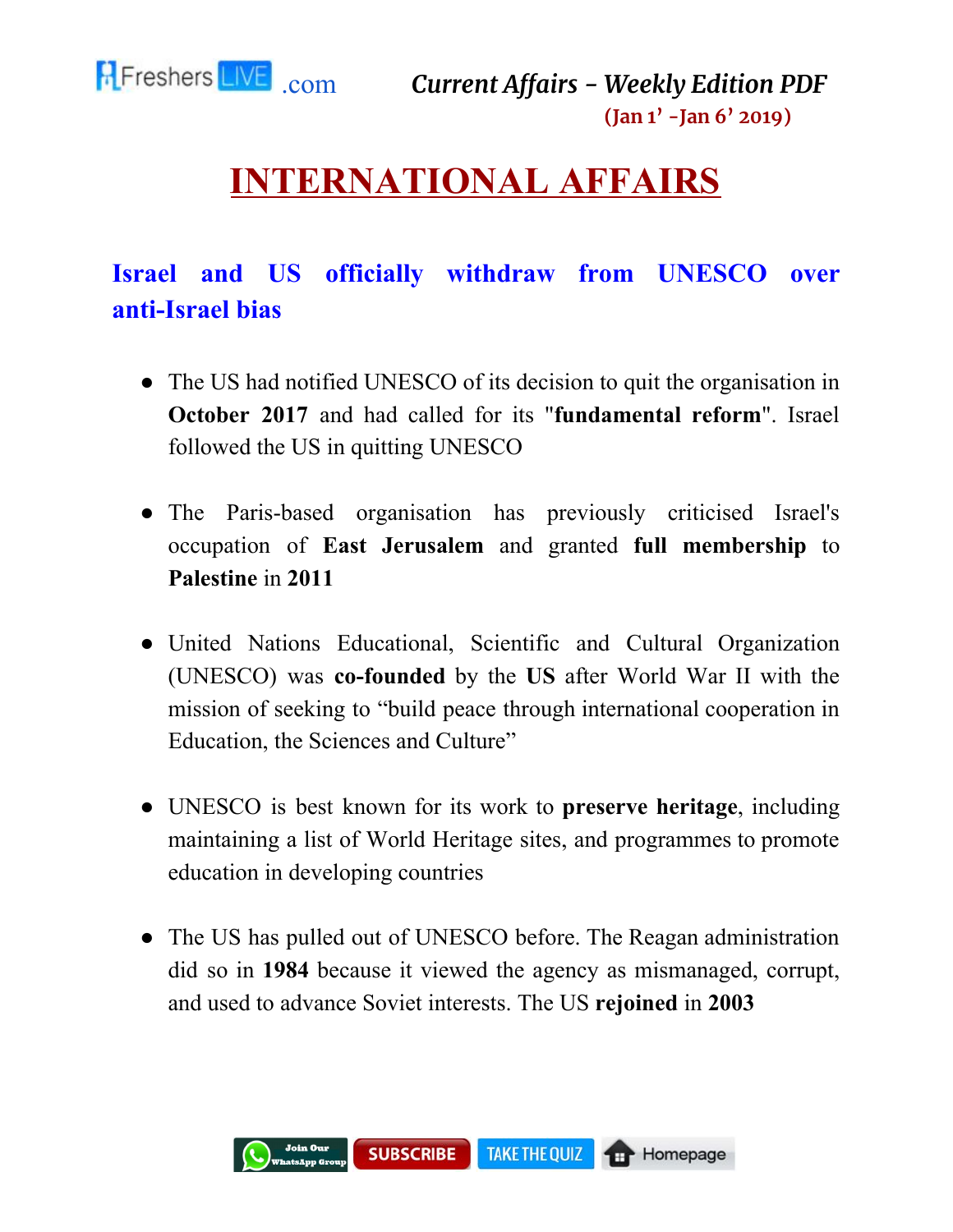![](_page_3_Picture_0.jpeg)

### **Germany approved USD 8 billion rail and road tunnel link to Denmark**

- German authorities gave their approval to an **US\$8 billion**(6.30 billion pounds) rail and road tunnel **linking Denmark and Germany**, despite environmental objections
- It is part-funded by the European Union
- The 19 km (11.8 mile) Fehmarnbelt link, connecting the Danish island of Lolland to the island of Fehmarn on the German side, was due to be completed in **2024**

#### **Bangladesh's PM Hasina won third straight**

- Bangladesh PM **Sheikh Hasina** has secured her **third** consecutive term, with her alliance winning **287** of the **298 seats** for which results have been declared for the 300-strong parliament
- The main opposition **Bangladesh Nationalist Party**, which boycotted the 2014 poll, has won just **six** seats in the general election held on December 30

# **Bangladesh ODI captain Mortaza becomes MP, wins election by 2,66,412 votes**

● Bangladesh ODI captain **Mashrafe Mortaza** has become a member of parliament after winning from the **Narail 2** constituency in the country's 11th general elections

![](_page_3_Picture_11.jpeg)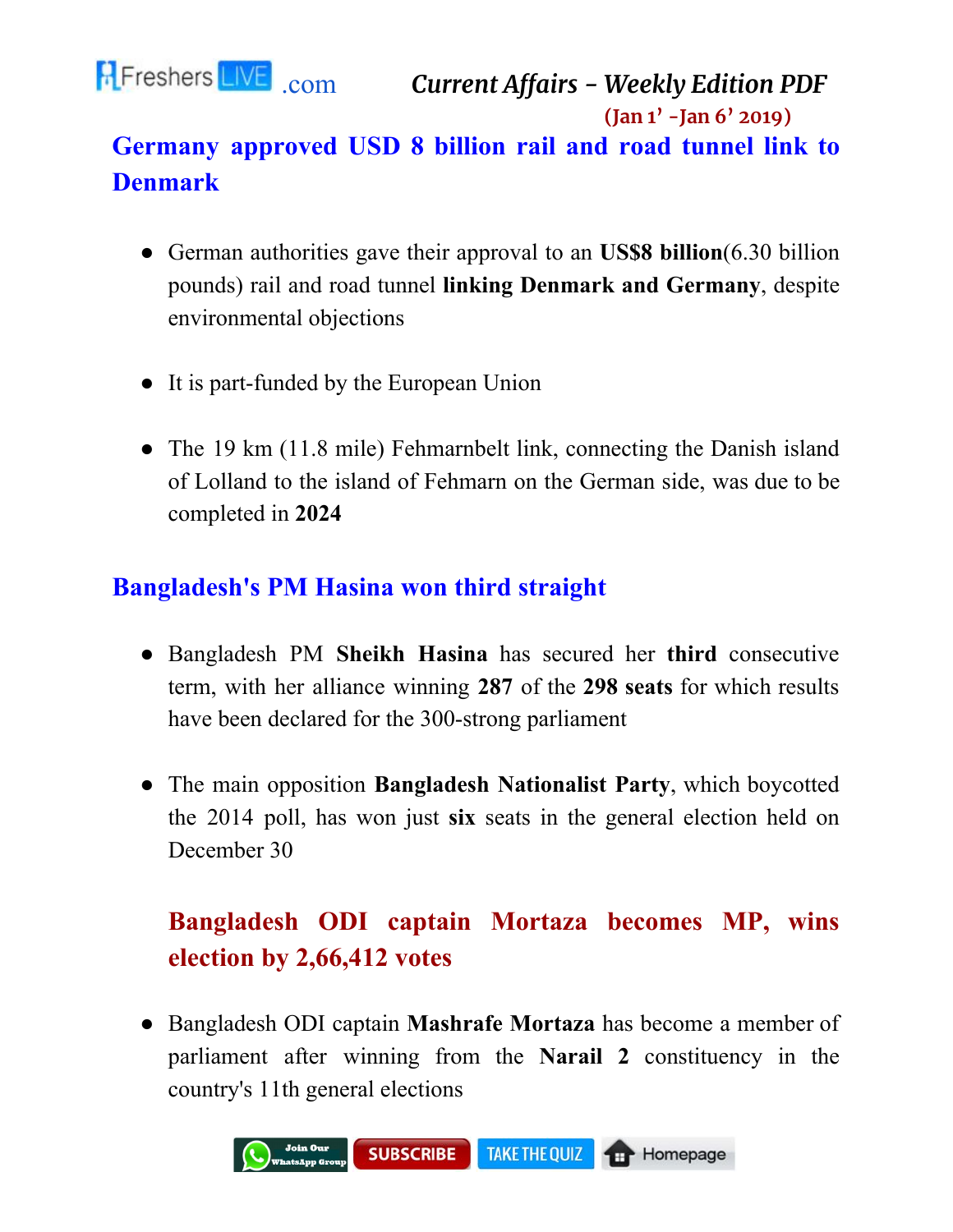![](_page_4_Picture_0.jpeg)

- The 35-year-old, who contested on a ticket from Sheikh Hasina-led **Awami League party**, received 2,74,418 votes, while his nearest competitor got 8,006 votes
- With this, he became the **first active cricketer** to become a Member of Parliament and the second national cricket team captain, after **Naimur Rahman Durjoy**, to enter the Parliament

#### **Sweden ranked first in climate action CCPI**

- **Climate Change Performance Index (CCPI)** reported that **Sweden** has been named the **first best performing country in the CCPI 2019** list. CCPI evaluates the climate protection performance of 60 countries, responsible for over 90% of global energy-related  $CO_2$  emissions
- **Morocco** has been named second. Morocco, the North African country significantly increased the share of renewables over the past five years and increased new renewable energy capacity. **Lithuania** is in the third position in CCPI 2019
- The bottom five in the list are **Saudi Arabia, U.S., Iran, South Korea, and Taiwan**. With the connection of the world's largest solar plant to the grid, Morocco is on track for achieving its target of 42% installed renewable energy capacities by 2020

![](_page_4_Picture_8.jpeg)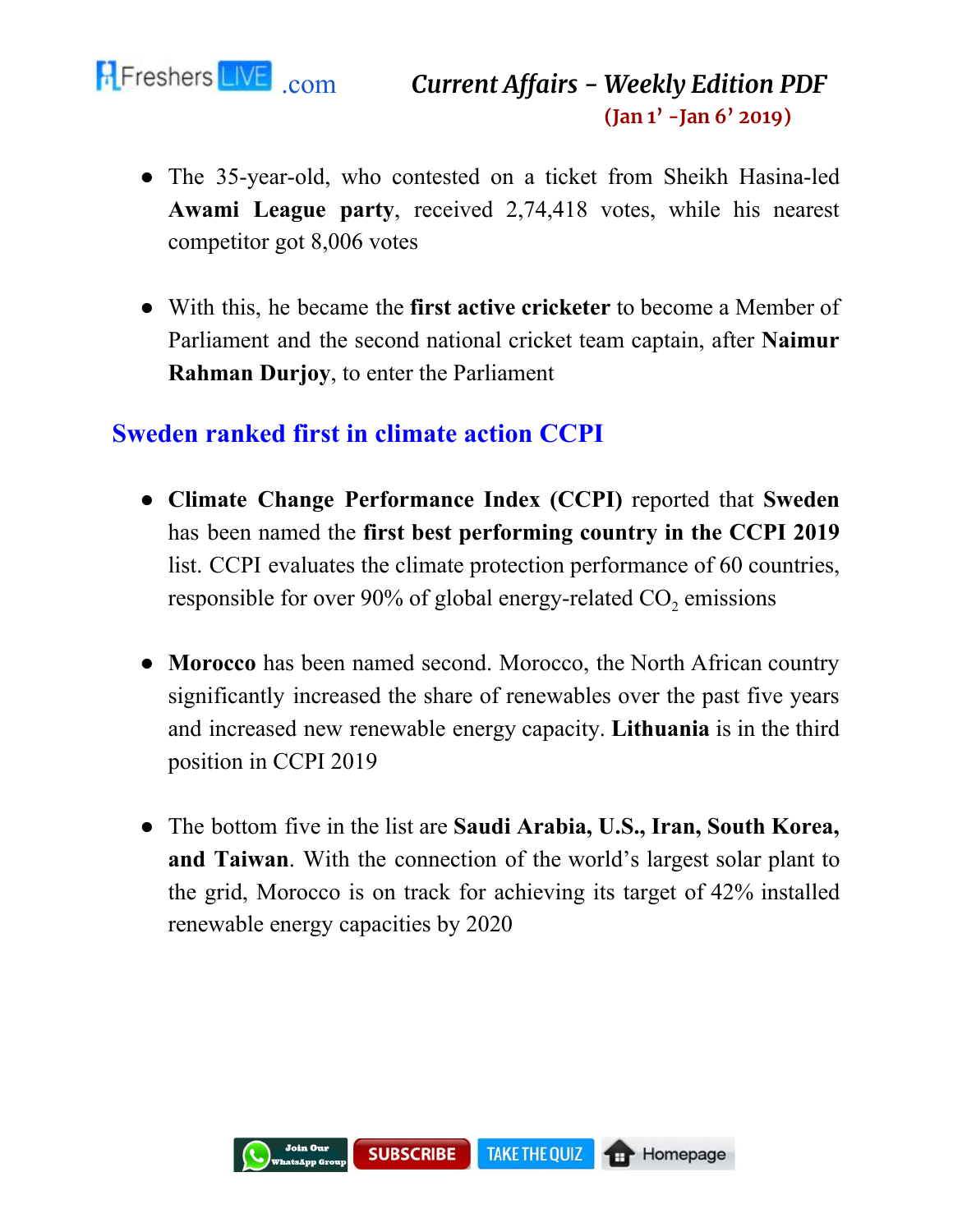![](_page_5_Picture_0.jpeg)

# **France Introduced GAFA Tax On Global Internet, Technology Firm**

- **France** introduced its own tax on large internet and technology companies from January 1, finance minister Bruno Le Maire said Monday amid difficulties in finalizing a new EU-wide levy
- France has been pushing hard for a new so-called **"GAFA tax"** named after Google, Apple, Facebook and Amazon to ensure the global giants pay a fair share of taxes on their massive business operations in Europe

#### **Jair Bolsonaro takes oath as New President of Brazil**

- Mr. Bolsonaro, 63 years, won the presidential election by a wide margin against Fernando Haddad of the left-wing Workers' Party
- **● Brazil Capital:** Brasilia
- **Currency**: Brazilian real

#### **India, Pakistan exchanged list of nuclear installations**

- According to an External Affairs Ministry release, the two sides exchanged the list under the Agreement on the **Prohibition of Attack against Nuclear Installations** between India and Pakistan
- The agreement, which was signed on December 31, **1988**, and entered into force on January 27, **1991**, provides that the two countries inform

![](_page_5_Picture_12.jpeg)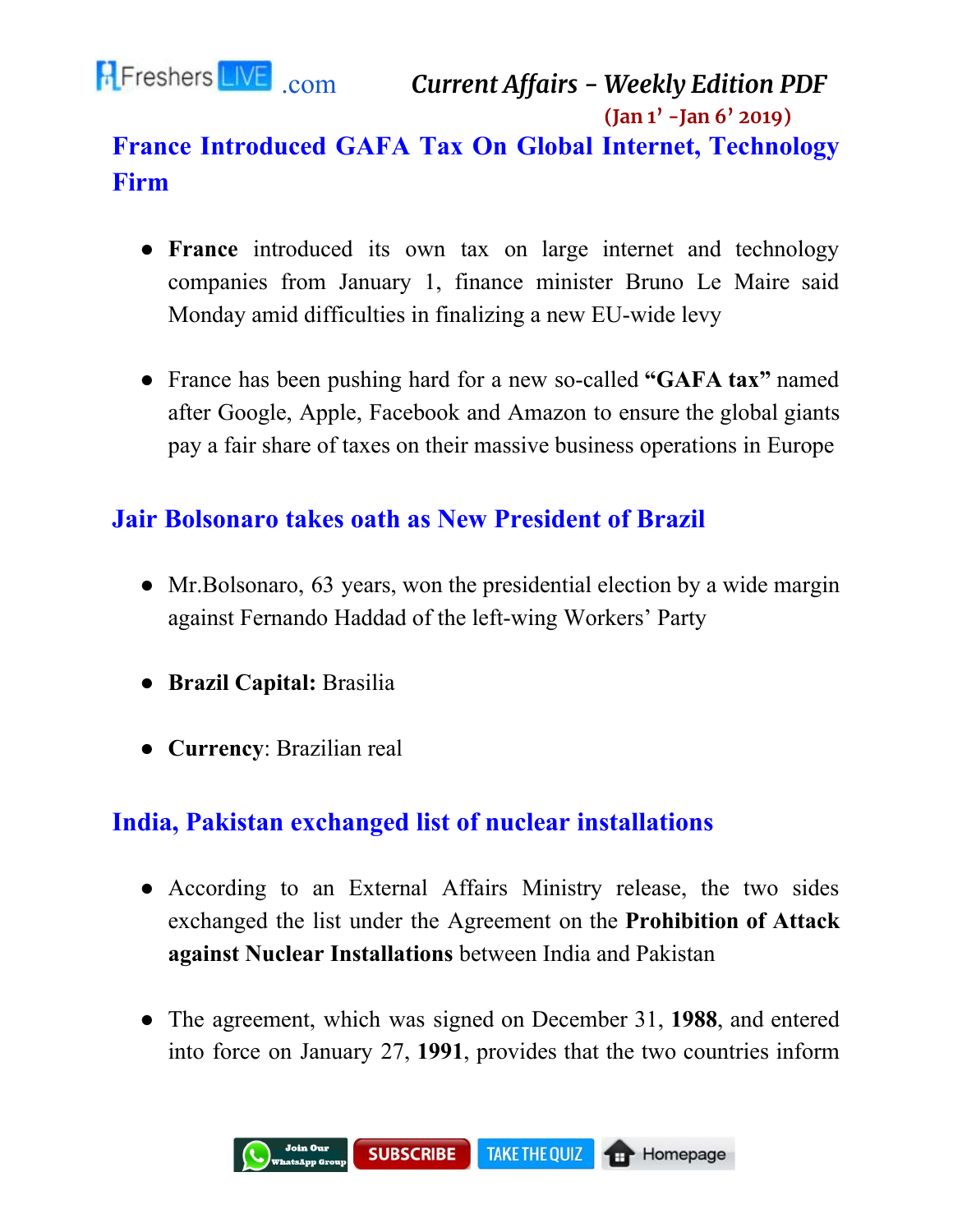![](_page_6_Picture_0.jpeg)

each other of nuclear installations and facilities to be covered under the pact on the first of January of every calendar year

● This is the **twenty seventh** consecutive exchange of such a list between the two countries, the first one having taken place on January 1, 1992

#### **Donald Trump Signed Asia Reassurance Initiative Act Into Law**

- U.S. President Donald J. Trump signed into law the Asia Reassurance Initiative Act (ARIA), which passed the U.S. Senate earlier in December
- According to the White House, the act establishes a multifaceted U.S. strategy to increase U.S. security, economic interests, and values in the Indo-Pacific region

![](_page_6_Picture_7.jpeg)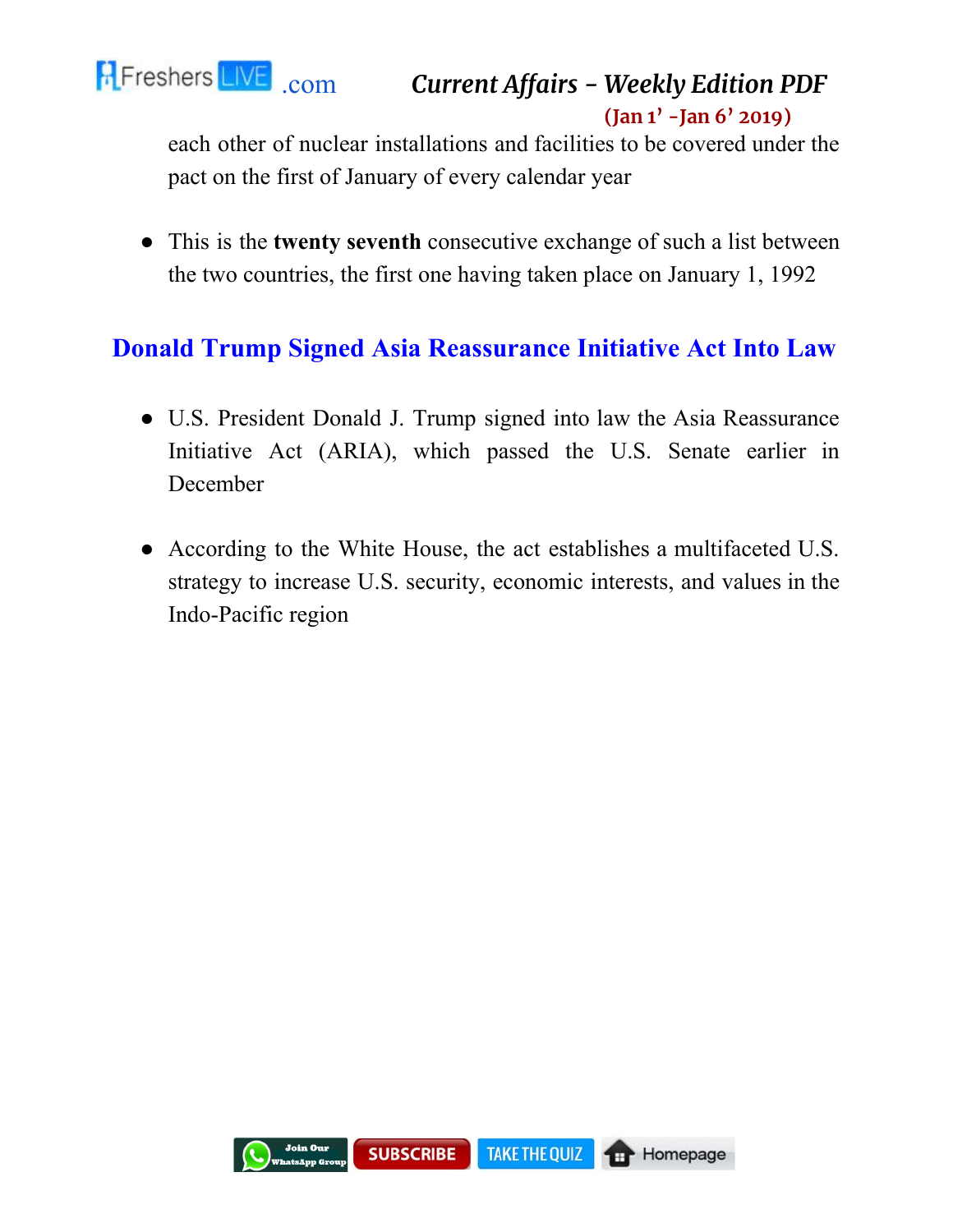<span id="page-7-0"></span>![](_page_7_Picture_0.jpeg)

# **NATIONAL AFFAIRS**

#### **About 123 crore Aadhaar cards issued to people till Nov 2018**

- The UIDAI has issued a total of **122.90 crore** Aadhaar cards as on November 30, 2018
- Out of these, **6.71 crore** Aadhaar cards were issued to **children** aged below five years while over **29 crore** were given to those aged between **5-18 years**
- Union Minister Hansraj Ahir said the number of children born within last one year of the 2011 census is 2,08,98,228

#### **Transgenders can file sexual harassment case under IPC**

- **Delhi High Court** has allowed that **Section 354A** of Indian Penal Code (IPC) can be used by **transgenders** to register complaints of **sexual harassment**
- According to the police, there was a lack of an appropriate penal section under which they could register such a complaint

![](_page_7_Picture_10.jpeg)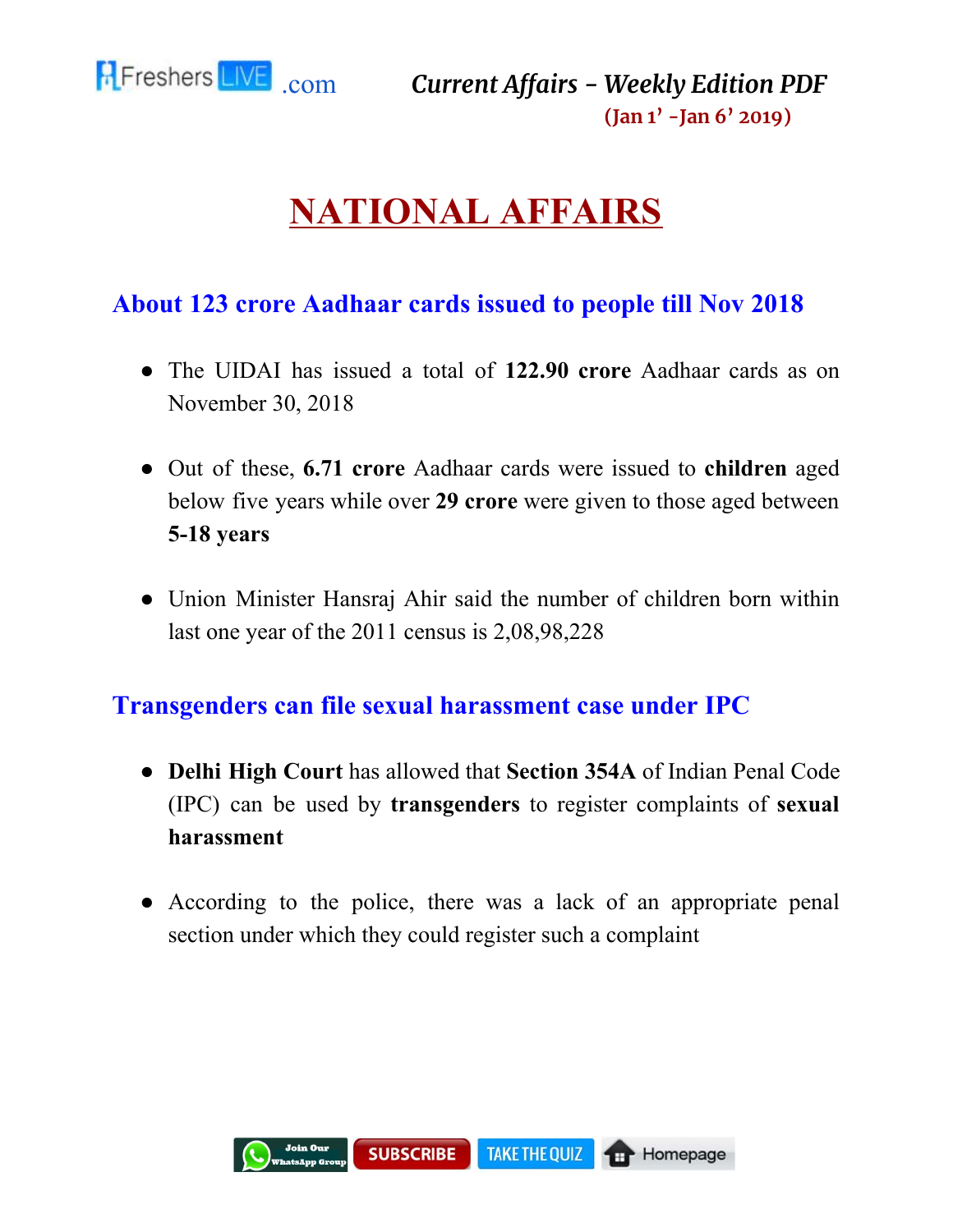![](_page_8_Picture_0.jpeg)

### **Cabinet approved listing of 7 unlisted CPSEs on Stock Exchange**

- The Cabinet Committee on Economic Affairs, chaired by the Prime Minister Narendra Modi gave its approval to list seven **Central Public Sector Enterprises** (CPSE) on the Stock Exchange through Initial Public Offering (IPO) /Further Public Offer (FPO)
	- Telecommunication Consultants (India) [TCIL]
	- RailTel Corporation India
	- National Seed Corporation India (NSC);
	- Tehri Hydro Development Corporation (THDC);
	- Water & Power Consultancy Services (India) [WAPCOS Ltd.]
	- FCI Aravali Gypsum and Minerals (India) [FAGMIL]
	- Kudremukh Iron Ore Company (KIOCL)

# **Government doubled export incentives for onion farmers to 10 percent**

● Government has doubled the export incentives for **onion** farmers from existing **5 percent** to **10 percent**

![](_page_8_Picture_13.jpeg)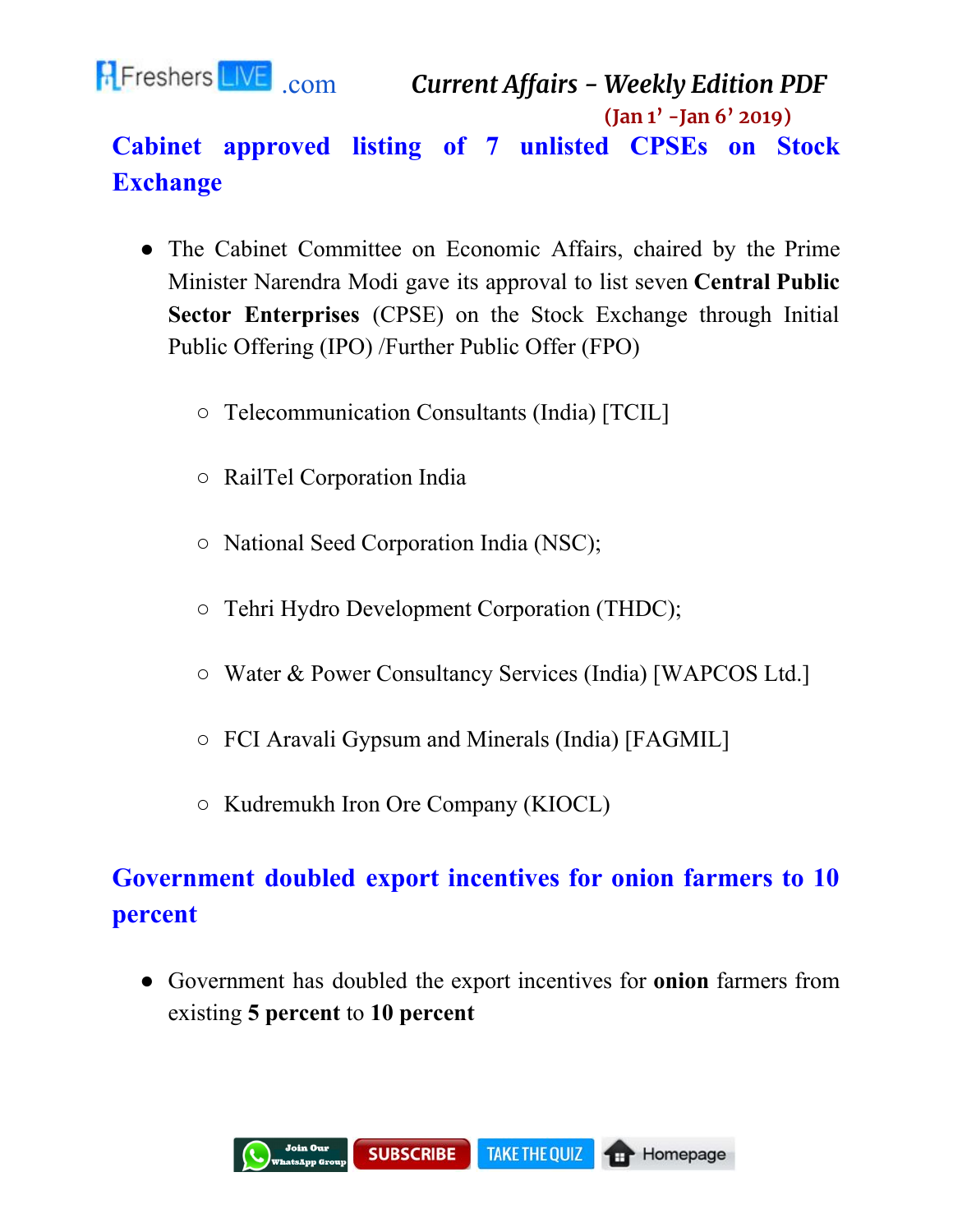![](_page_9_Picture_0.jpeg)

```
.com Current Affairs - Weekly Edition PDF
                      (Jan 1' -Jan 6' 2019)
```
- This is the result of steep drops in recent weeks in the prices for onions, a staple food in India
- The export incentive for fresh Onions was **zero** before **July, 2018**. During July this year, the incentives were introduced at the rate of five percent. The Ministry said, now, with the current increase, Onions enjoy one of the highest incentives for Agro-exports

# **PM Modi inaugurated 6th International Rice Research Institute in Varanasi**

- Prime Minister Narendra Modi visited **Varanasi** and **Ghazipur** in Uttar Pradesh. He dedicated the **6th International Rice Research Institute (IRRI)**, South Asia Regional Center (ISARC) to the nation
- The Institute is built at the campus of National Seed Research and Training Center (NSRTC) in **Varanasi**
- During the visit, he laid the foundation stone of **medical College** in **Ghazipur**
- He also released a commemorative postal stamp on Maharaja Suheldev
- Another important announcement is the **SAMPANN software** which is developed to ease the problems of **pensioners**
- PM Modi also inaugurated **15 projects** worth Rs. 80 crore in his constituency Varanasi

![](_page_9_Picture_11.jpeg)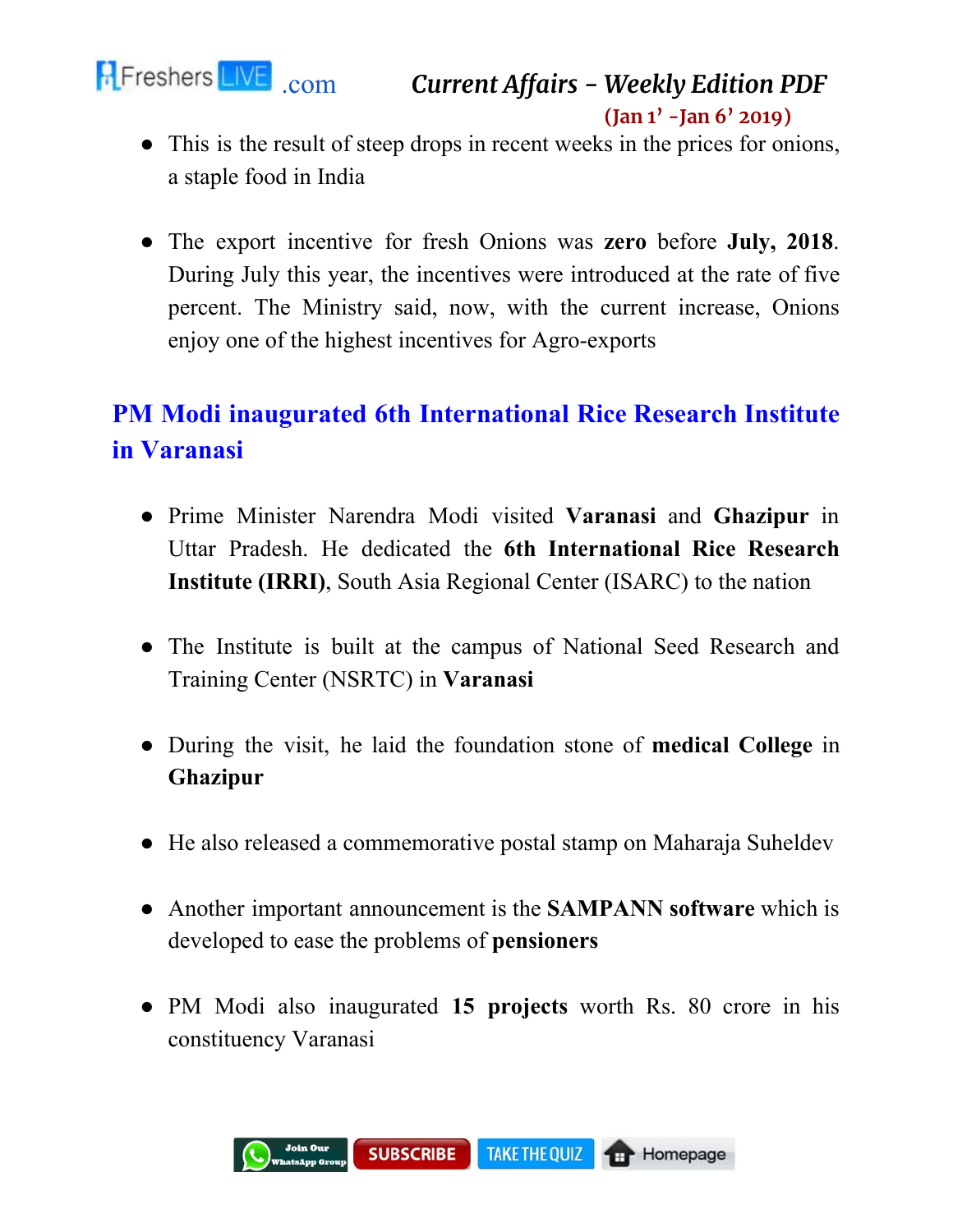![](_page_10_Picture_0.jpeg)

### **Haryana government approved 11 projects to resurrect Saraswati river**

- Haryana Saraswati Heritage Development Board (HSHDB) met under the chairmanship of chief minister Manohar Lal Khattar and approved 11 major projects, including the restoration of heritage sites, along the course of the river
- These include the construction of Somb Saraswati barrage, Saraswati reservoir and Adi Badri dam on Somb river, a tributary of the Yamuna that originates in the Shivalik Hills

#### **Kerala State Cabinet approved Kerala Pravasi Welfare Act**

- Kerala State Cabinet decided to recommend the Governor to promulgate an Ordinance amending the Kerala Pravasi Welfare Act. The Act aims at providing a regular income for Non-Resident Keralites (NoRKs) returning home
- The amount collected through the scheme will be used to fund development activities taken up by Kerala Infrastructure Investment Fund Board (KIIFB) and other agencies
- The Cabinet resolved to enhance the monthly remuneration for special Government pleaders to Rs.1,20,000, senior government pleaders to Rs.1,10,000 and that for government pleaders to Rs.1,00,000
- The proposed scheme will enable the Kerala Pravasi Welfare Board to receive deposits from non-resident Malayalis and use it, along with a

![](_page_10_Picture_10.jpeg)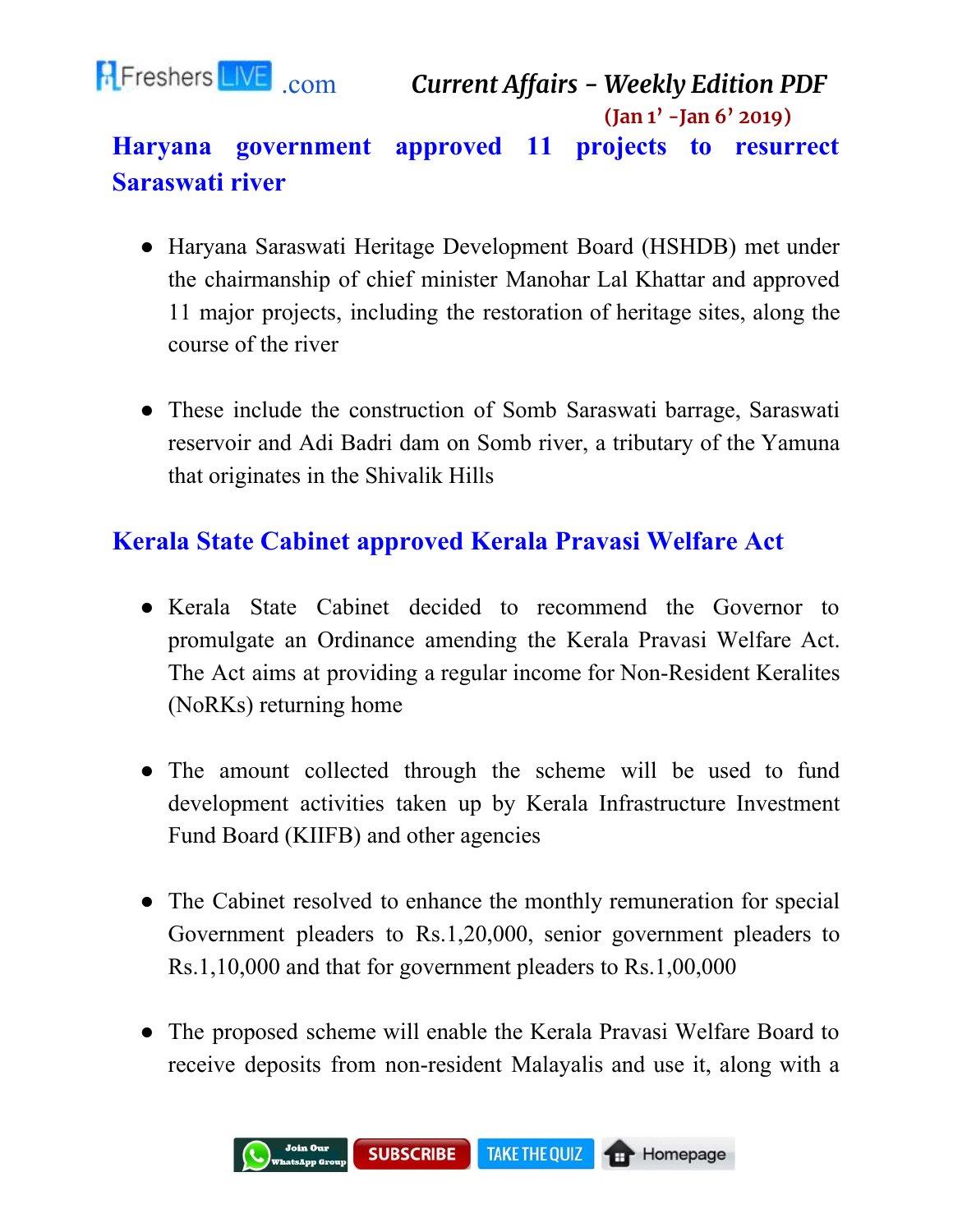![](_page_11_Picture_0.jpeg)

[.com](https://www.fresherslive.com/) *Current Affairs - Weekly Edition PDF*

**(Jan 1' -Jan 6' 2019)**

matching share from the government, to provide a monthly dividend for investors

#### **Kaiga Atomic power station sets new world record**

- Karnataka's Kaiga Atomic power station created a world record for the longest uninterrupted operation for 962 days on December 10. It had earlier set a record of 941 days
- The earlier record of 940 days by Heysham-2 unit 2 was set by the United Kingdom
- Generating Station-1 (KGS-1) at Kaiga in Uttara Kannada, Karnataka has now been shut down for maintenance after 962 days of operation
- It will be commissioned again after the maintenance activities
- Nuclear Power Corporation of India (NPCIL) said that during its continuous operation of 962 days KGS-1 had produced 5 billion units of electricity at a plant load factor of 99.3%
- Kaiga has four indigenously developed Pressurised Heavy Water Reactors of 220 MW each fuelled by domestic fuel. Of them, KGS-2 has been operating since the last 661 days

![](_page_11_Picture_11.jpeg)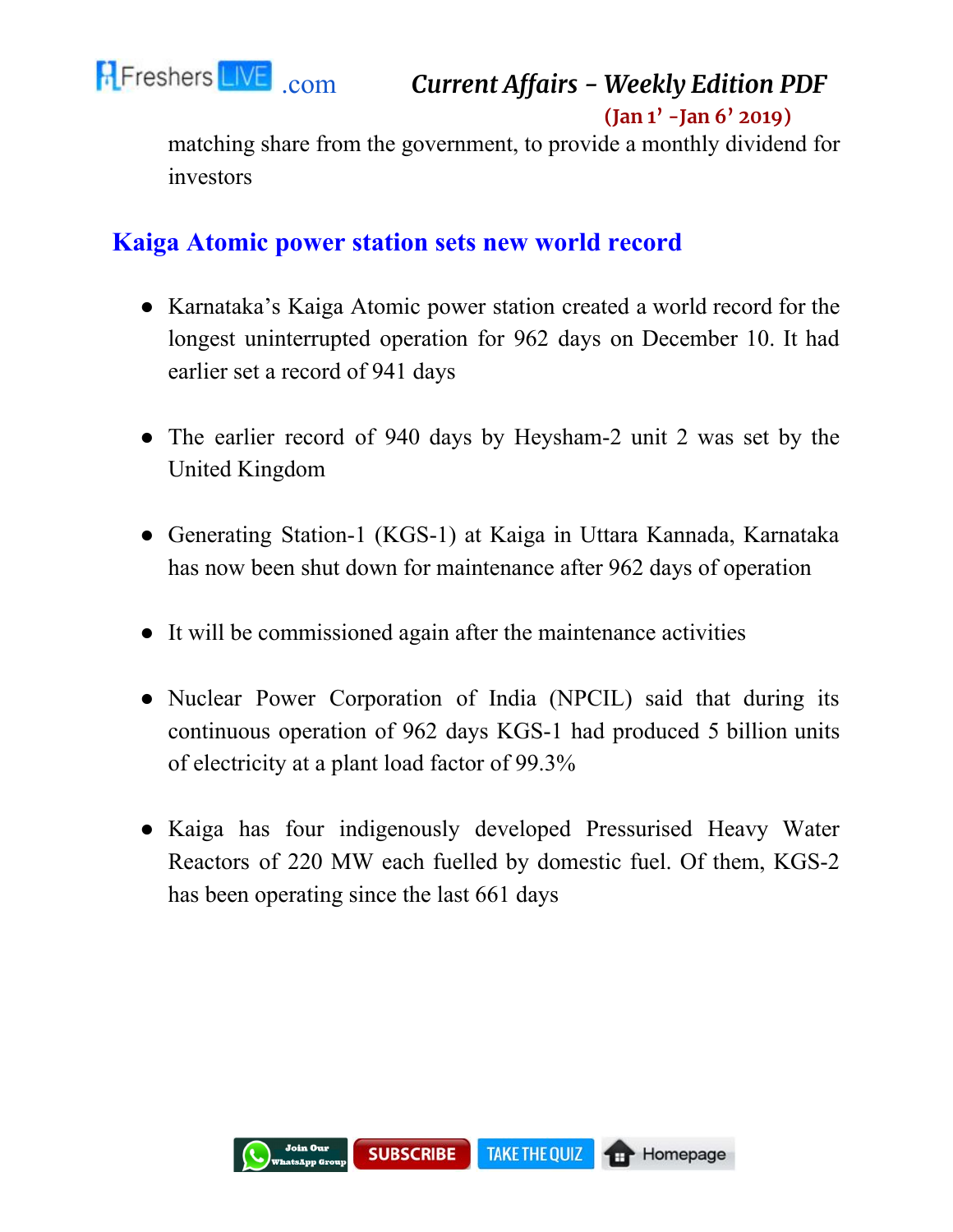![](_page_12_Picture_0.jpeg)

### **Tripura government seeks Rs.8,389.71 crore from the Centre for tribal welfare**

- Tripura government seeks a special package of Rs.8,389.71 crore from the Centre for development of the State's indigenous people who constitute one-third of its population
- The tribal people of the State remained backward as no previous government had taken any initiative for their development
- The BJP-IPFT government headed by Chief Minister Biplab Kumar Deb had taken the decision to seek the package from the Centre

#### **A new high level committee to protect Assams heritage**

- The Union Cabinet chaired by Prime Minister Narendra Modi approved the **setting up of a high-level committee** for implementation of **Clause 6 of the Assam Accord.** It provides for constitutional, legislative and administrative safeguards to protect, preserve and promote the cultural, social, linguistic identity and heritage of Assam
- It also recommended reserving Assembly seats for indigenous communities in the State
- The Cabinet approved several measures to fulfil the demands of the Bodo community

![](_page_12_Picture_10.jpeg)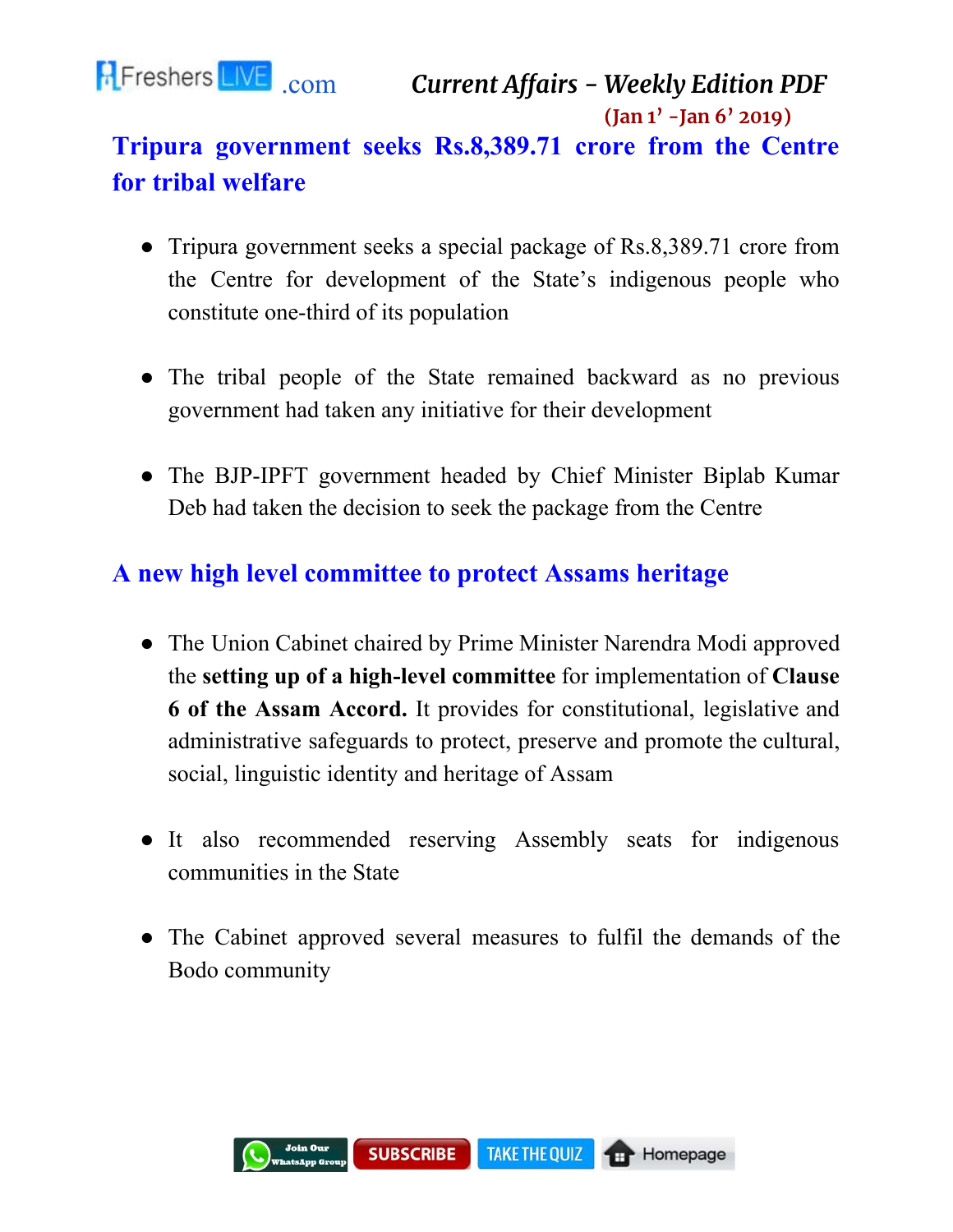![](_page_13_Picture_0.jpeg)

- **● Assam Accord:**
	- The Assam Accord (1985) was a **Memorandum of Settlement (MoS)** signed between representatives of the Government of India and the leaders of the Assam Movement in New Delhi on 15 August 1985
	- A six-year agitation demanding identification and deportation of illegal immigrants was launched by the All Assam Students' Union (AASU) in 1979
	- It culminated with the signing of the Assam Accord

![](_page_13_Picture_6.jpeg)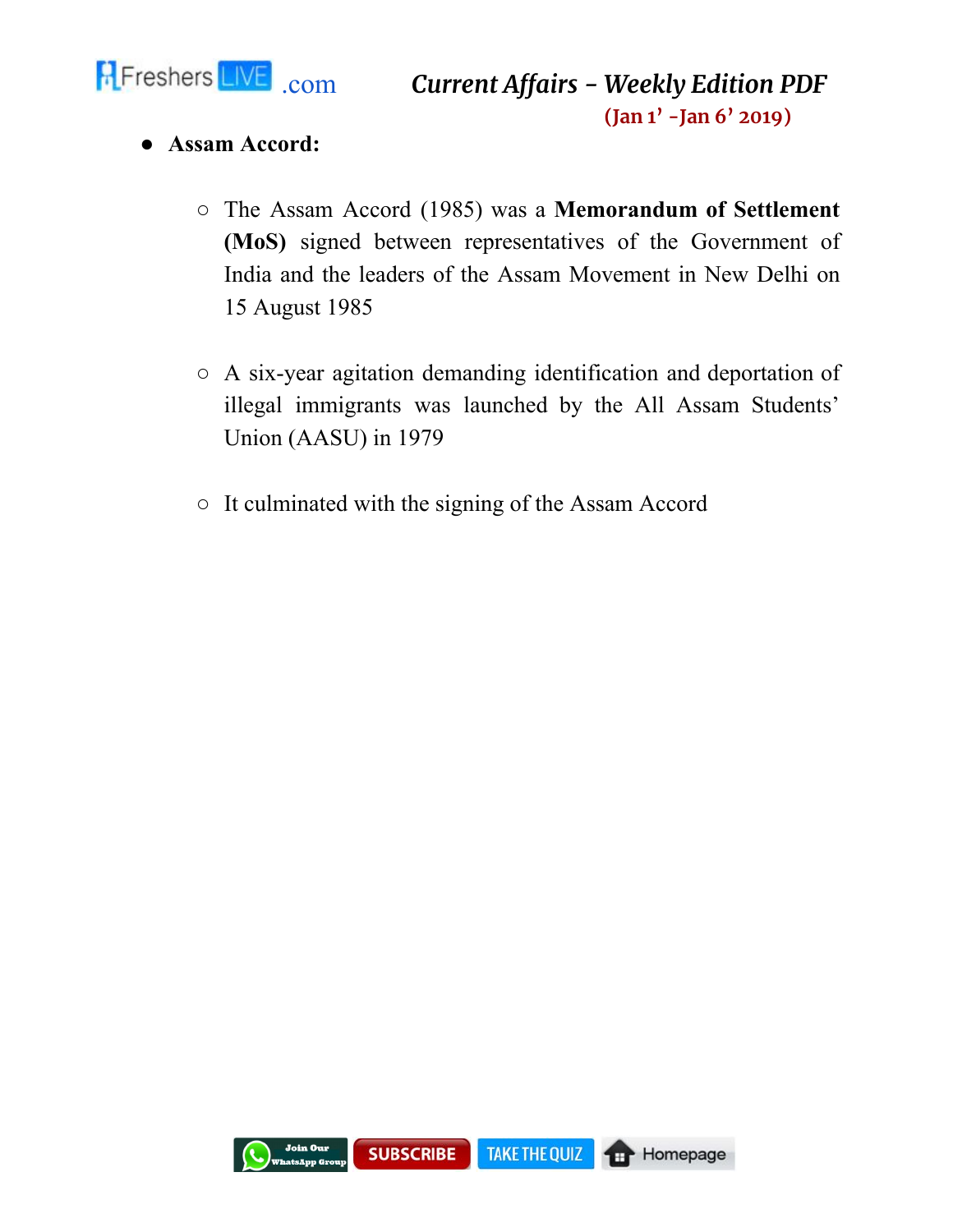<span id="page-14-0"></span>![](_page_14_Picture_0.jpeg)

# **BANKING & FINANCE**

### **ESAF small finance bank gets RBI nod to operate as scheduled bank**

- **ESAF Small Finance Bank** received the Reserve Bank approval to operate as scheduled bank making it the fifth scheduled bank that operates from Kerala after Federal Bank, South Indian Bank, Catholic Syrian Bank, and Dhanlaxmi Bank
- The ESAF Small Finance Bank Ltd has received the RBI's approval for inclusion in the second schedule of the RBI Act, 1934 paving its way to operate as a scheduled bank
- In 2016, RBI gave approval to ESAF MFI along with 9 other applicants to start banking operations as a small finance bank and within two years of its commencement of operations, it has received the scheduled bank tag
- On the operation front, the ESAF Small Finance Bank has a network of 432 outlets across 13 states with 2.6 million customers and a loan book of Rs 4,660 crore and deposits if over Rs 3,300 crore

![](_page_14_Picture_8.jpeg)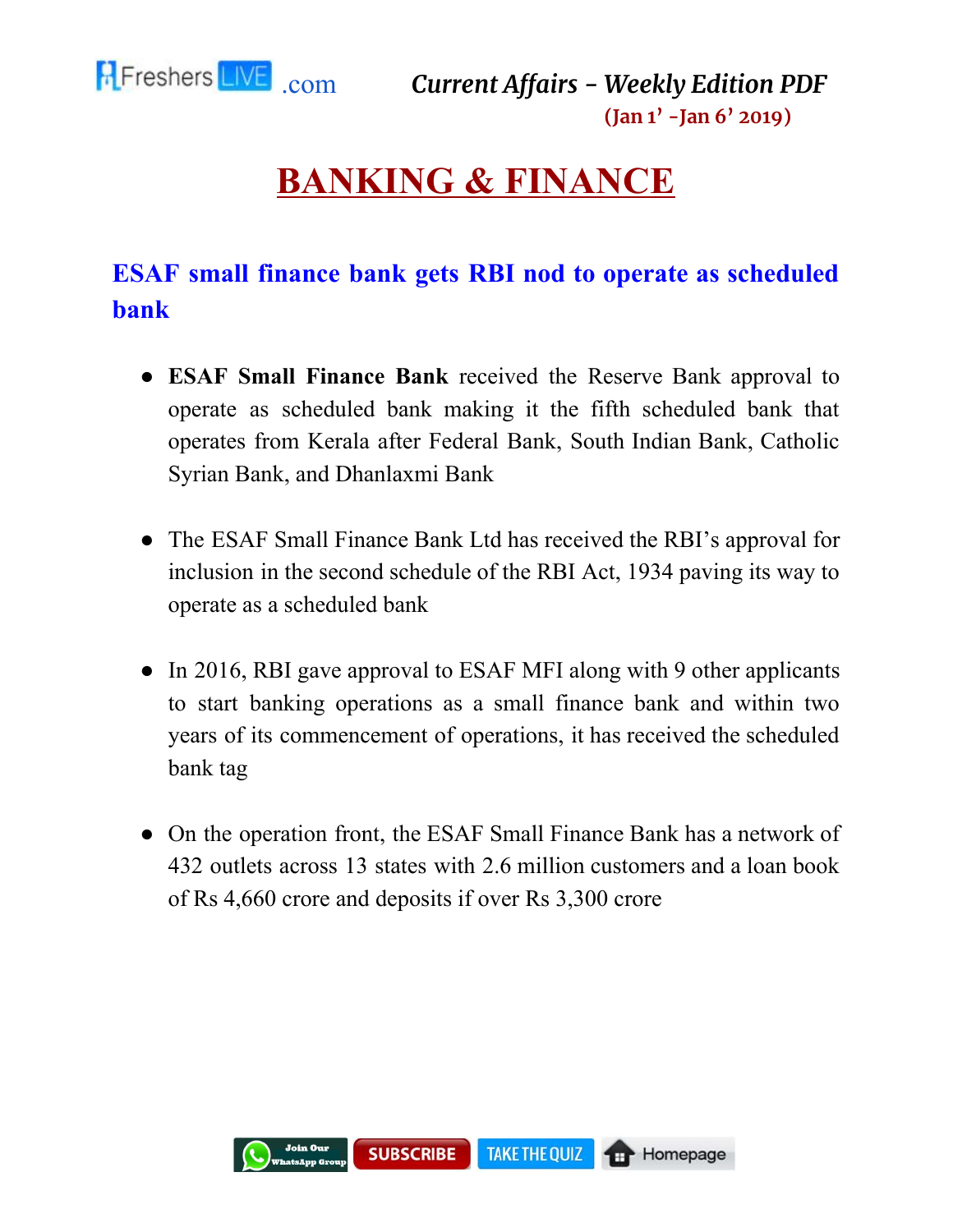![](_page_15_Picture_0.jpeg)

- The Reserve Bank of India (RBI) set up a committee under former SEBI Chairman UK Sinha to address issues regarding the sustainability of **Micro, Small and Medium Enterprises** (MSMEs)
- This comes after RBI allowed one-time **restructuring** of **MSME loans** of up to ₹**25 crore**

# **Cabinet clears merger of Dena Bank and Vijaya Bank with Bank of Baroda**

- With the merger, **Bank of Baroda** (BoB) will become the country's **third-largest bank** after State Bank of India and ICICI Bank
- This marks the **first-ever three way amalgamation** in the country's banking sector
- The merger will come into force on **April 1, 2019**
- As per the scheme of amalgamation, Bank of Baroda will be the **transferee bank** while the other two public sector banks will be **transferor banks**
- **● About Bank of Baroda:**
	- Headquarters: Alkapuri, Vadodara
	- CEO: P. S. Jayakumar

![](_page_15_Picture_12.jpeg)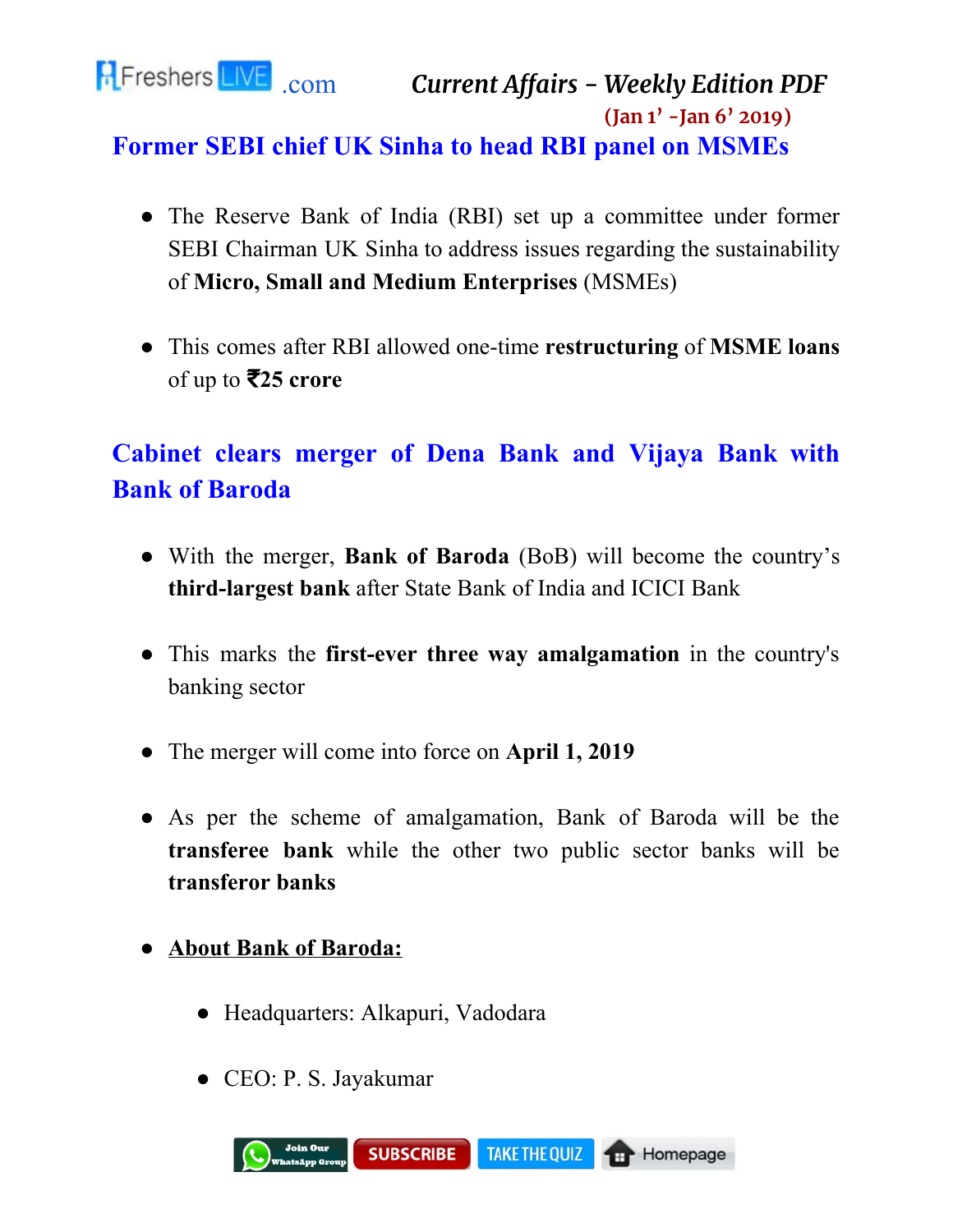![](_page_16_Picture_0.jpeg)

[.com](https://www.fresherslive.com/) *Current Affairs - Weekly Edition PDF*

**(Jan 1' -Jan 6' 2019)**

- Founded: 20 July 1908, Vadodara
- Tagline: India's International Bank

#### **● About Dena Bank:**

- Headquarters: Mumbai
- CEO: Shri Karnam Seka
- Founded: 26 May 1938
- Tagline: Your Trusted Family Bank

#### **● About Vijaya Bank:**

- Headquarters: Bengaluru
- CEO: R. A. Sankara Narayanan
- Founded: 23 October 1931
- Tagline: A friend you can bank on

# **HDFC Mutual Fund becomes the largest Asset Management Company in India**

● HDFC Mutual Fund has surpassed ICICI Prudential MF to regain top position after two years as the largest asset management company (AMC)

![](_page_16_Picture_17.jpeg)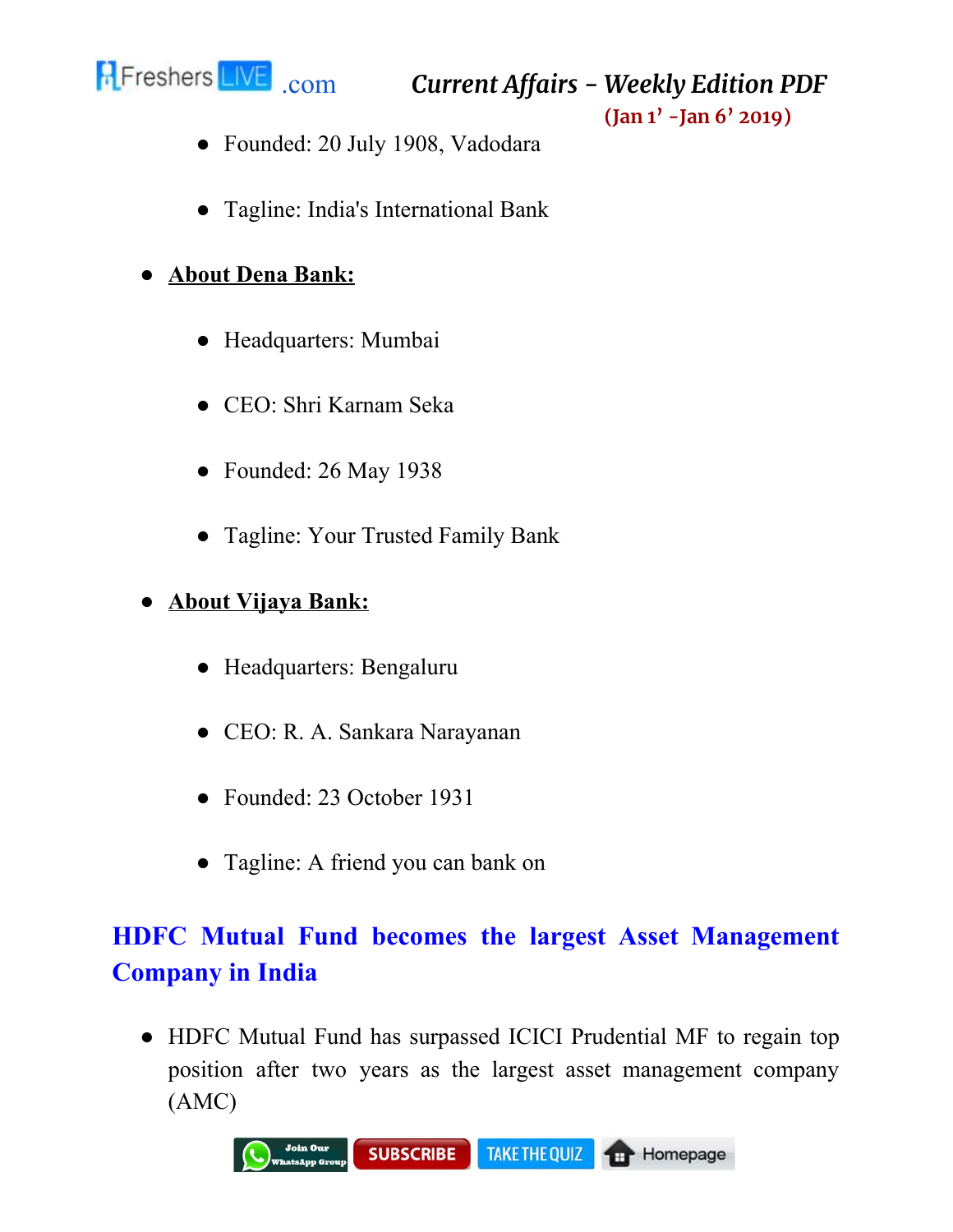![](_page_17_Picture_0.jpeg)

- While HDFC MF looks after assets worth Rs 3.35 lakh crore, ICICI Prudential MF manages Rs 3.08 lakh crore
- With AUM of Rs 2.64 lakh crore, SBI MF stands at the third slot
- Aditya Birla and Reliance MF follow next with Rs 2.42 lakh crore and Rs 2.36 lakh crore, respectively

![](_page_17_Picture_5.jpeg)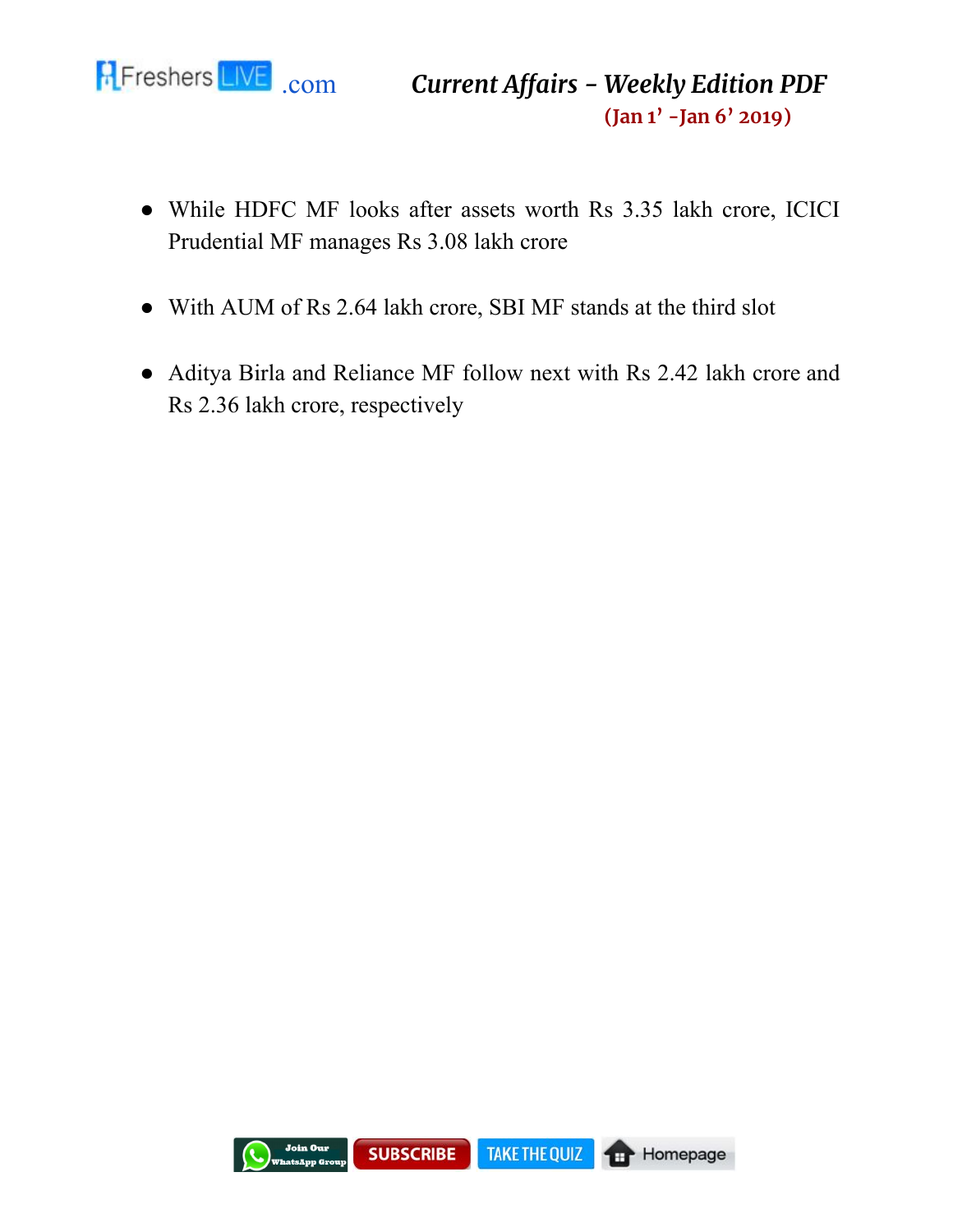# <span id="page-18-0"></span>**SCIENCE & TECHNOLOGY**

#### **ISRO Planning to Launch 32 Space Missions in 2019**

- The missions include the second lunar mission **Chandrayaan-2** (₹800-crore mission) to land on the moon with lander and rover
- India's maiden **human space mission** in 2021-22, **Gaganyaan**, will also be pursued this year
- Among the ISRO's achievements in 2018 were launch of the heaviest satellite **GSAT-29** (3,423 kg) on November 14 and building the heaviest communication satellite **GSAT-11** (5,854 kg), launched on December 5 onboard the Arianespace space agency's rocket from French Guiana on the north Atlantic coast of South America
- Indian Space Research Organisation (ISRO) chairman **K. Sivan**

#### **Chandrayaan-2 mission launch most likely in Feb**

- Indian Space Research Organisation (ISRO) will most likely launch Chandrayaan-2, the country's second mission to the Moon
- The features of the Chandrayaan-2 mission are: Chandrayaan-2 mission is a totally indigenous venture comprising of an orbiter, a lander, and a rover. There would be a controlled descent and the lander would soft-land on the lunar surface at a specified site and deploy a rover

![](_page_18_Picture_11.jpeg)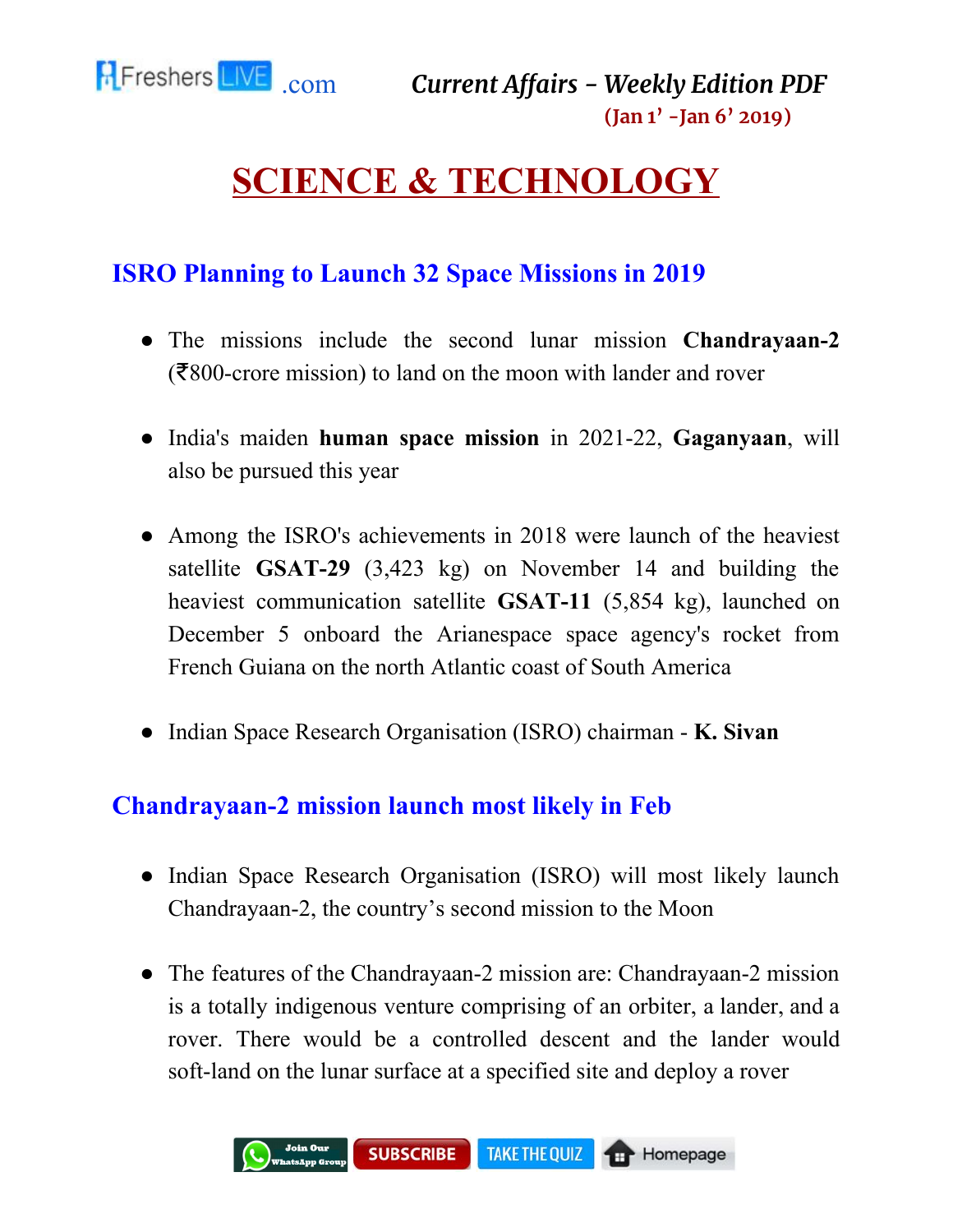![](_page_19_Picture_0.jpeg)

#### **China named its lunar rover as Yutu 2**

- China successfully deployed Chang'e-4 lunar probe to carry out a string of experiments on the unexplored far side of the moon
- It has named the lunar rover as 'Yutu 2'
- The Lunar rover Yutu 2 touched the lunar surface and left a trace on the loose lunar soil
- The rover's touchdown is part of China Chang'e-4 lunar probe. Analysts say that China's lunar probe is part of its Made in China-2025 project. It will be focusing on advanced technology, including space applications

#### **China successfully tested its Mother of All Bombs**

- China successfully tested its most powerful non-nuclear weapon, dubbed as the Mother of All Bombs
- The bomb, whose strength is only second to that of a nuclear weapon, was dropped by a Chinese H-6K bomber
- The bomb is five to six metres long (16 to 20 feet), but weighs less than the American version

![](_page_19_Picture_11.jpeg)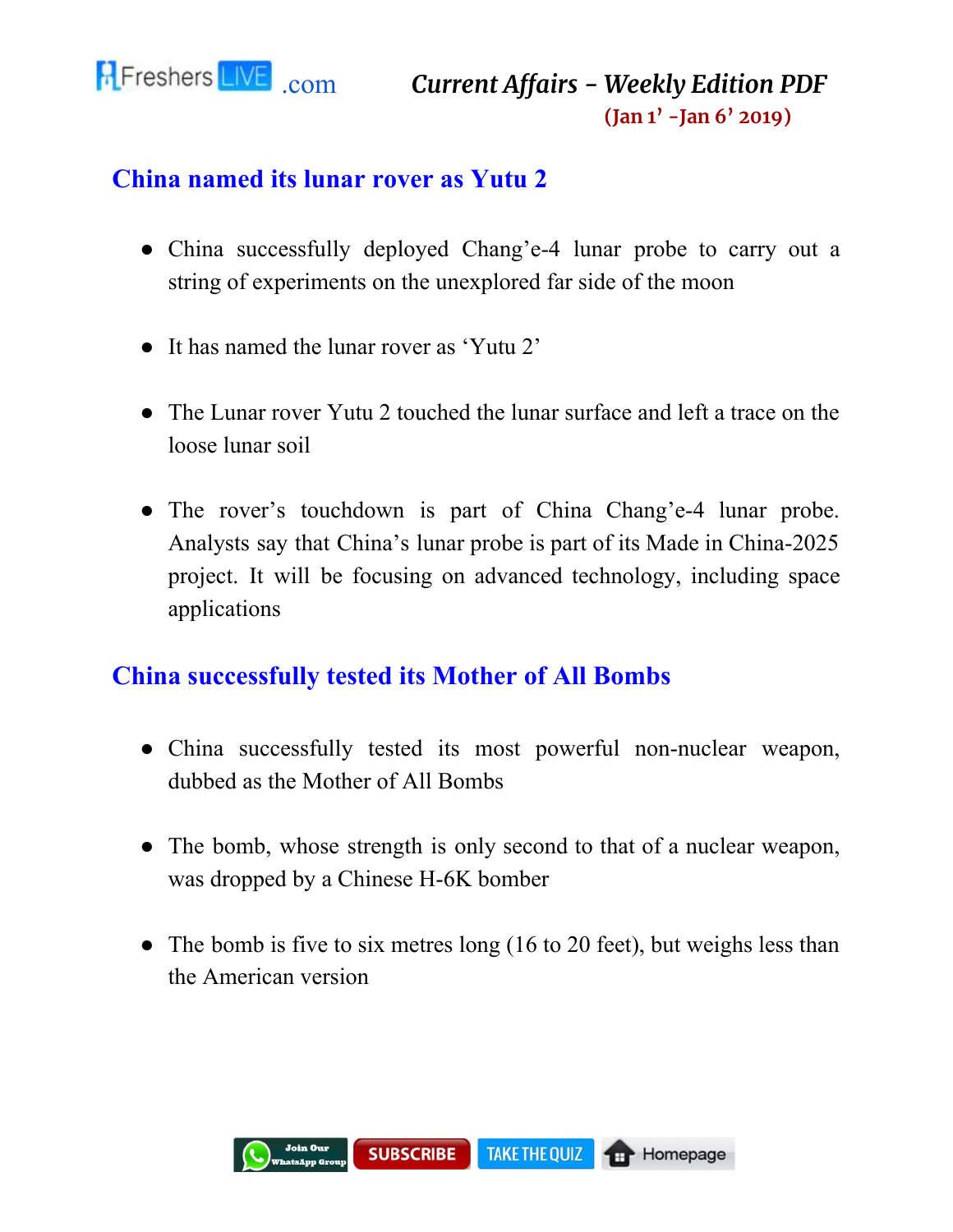![](_page_20_Picture_0.jpeg)

```
.com Current Affairs - Weekly Edition PDF
                      (Jan 1' -Jan 6' 2019)
```
• In a short video published on the website of state arms manufacturer Norinco, the massive bomb drops on to a plain and produces a gigantic ball of fire and black smoke

#### **Chang'e-4 lunar probe landed on far side of the moon**

- Chang'e-4 lunar probe, a Chinese space probe, touched down on the far side of the moon
- The probe, which has a lander and a rover, that was launched in December made the soft landing and transmitted the first-ever close-range image of the far side of the moon
- It touched down at a targeted area near the moon's south pole in the Von Karman Crater
- The purpose of the Chang'e-4 includes astronomical observation, surveying the moon's terrain, landform, and mineral makeup, and measuring the neutron radiation and neutral atoms to study the environment of its far side

![](_page_20_Picture_8.jpeg)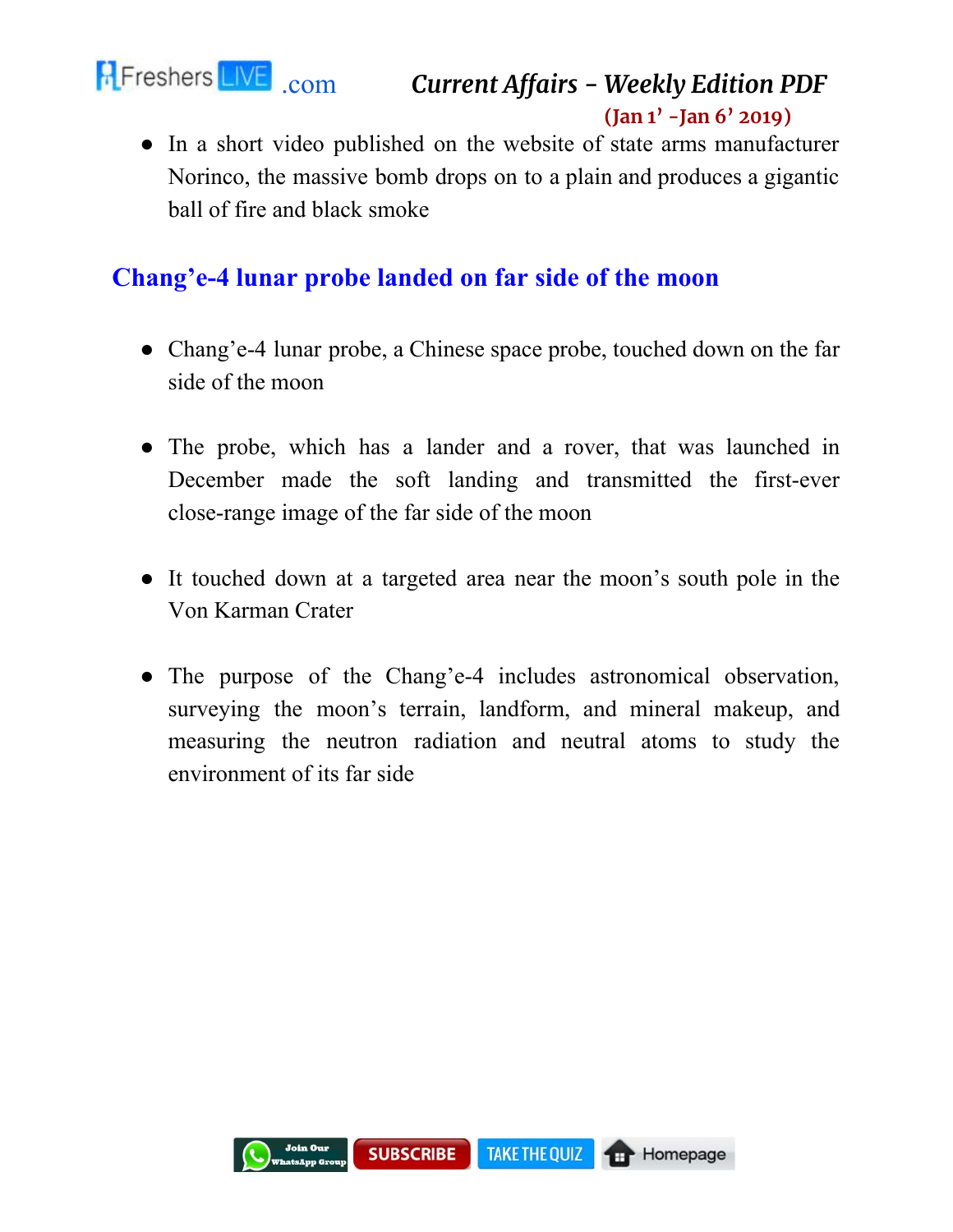<span id="page-21-0"></span>![](_page_21_Picture_0.jpeg)

# **VISITS**

# **Bhutan PM Dr. Lotay Tshering concluded his 3-day visit to India**

- This was Prime Minister Dr. **Lotay Tshering**'s first overseas visit after assuming the office in November 2018
- This was also the **Golden Jubilee year** of the establishment of formal diplomatic relations between India and Bhutan
- Mr Modi and Dr. Tshering reiterated their commitment to jointly develop **10,000 MWs** of hydropower generating capacity in **Bhutan** and in this regard discussed the **Sankosh Hydropower Project**
- Prime Minister Modi had announced a **4,500 crore rupees** financial assistance to **Bhutan** for its **12th five-year plan**
- India will give a transitional Trade Support Facility of **400 crore rupees to Bhutan** over a period of five years to strengthen bilateral trade and economic linkages

![](_page_21_Picture_9.jpeg)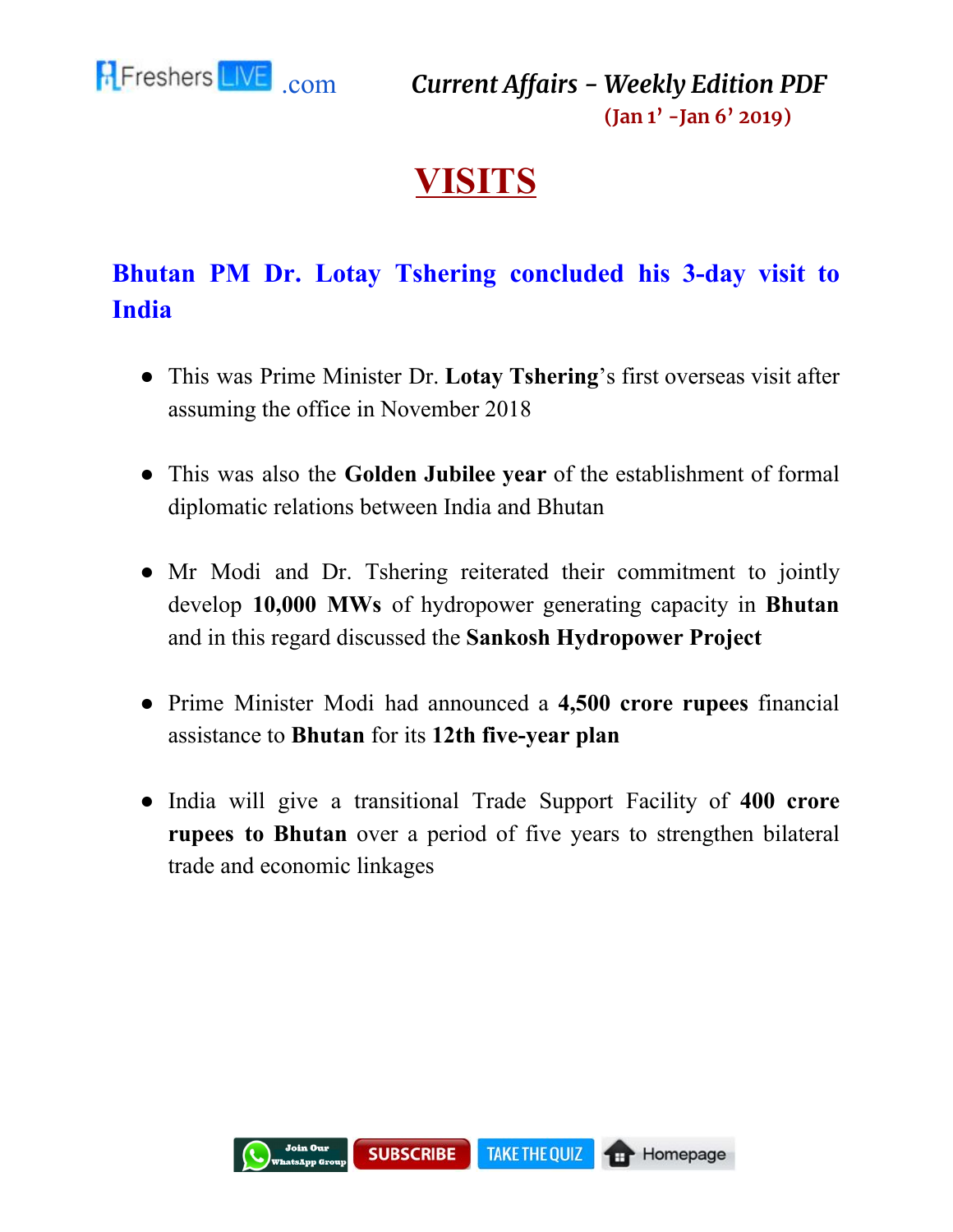<span id="page-22-0"></span>![](_page_22_Picture_0.jpeg)

# **BILLS & ACTS**

# **LS passed a Bill to amend the Aadhaar and Other Laws (Amendment) Bill**

- The Lok Sabha passed a Bill to amend the **Aadhaar and Other Laws (Amendment) Bill, 2018**
- The amendment will allow individuals to offer voluntarily biometric ID as a means of identity verification for obtaining services such as opening a bank account and getting a mobile phone connection
- The Bill also gives a minor the option to opt out of the 12-digit identity scheme on attaining the age of 18

#### **LS passed Indian Medical Council (Amendment) Bill**

- The Lok Sabha passed the **Indian Medical Council (Amendment) Bill, 2018**
- The Bill will allow a panel of eminent professionals to run the scam-tainted Medical Council of India (MCI) so that medical education can be regulated in the best manner
- Health Minister Jagat Prakash Nadda said this Bill superseded the MCI and the powers of the council had been vested in a Board of Governors (BoG)

![](_page_22_Picture_11.jpeg)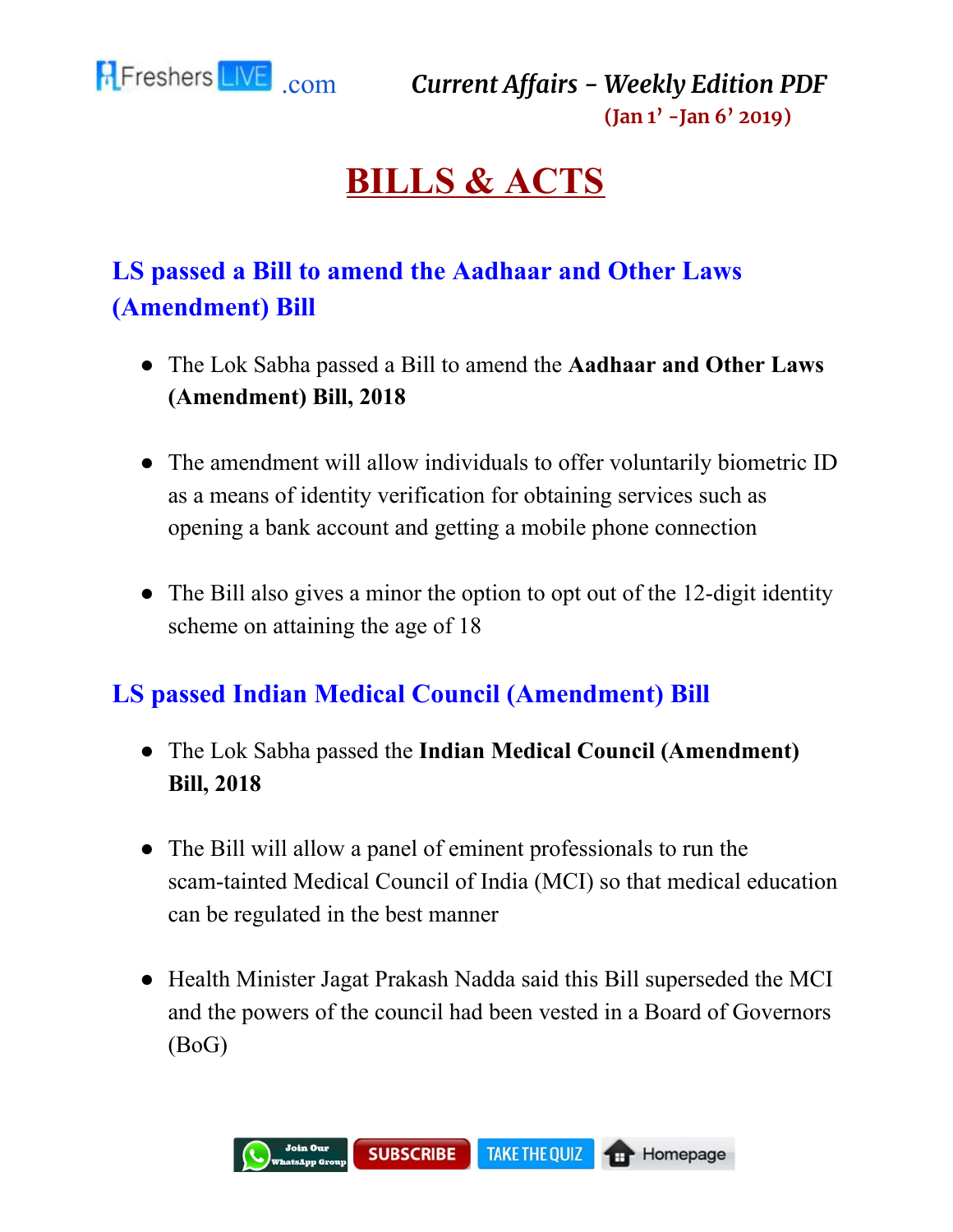![](_page_23_Picture_0.jpeg)

- The BoG will have all eminent personalities and include directors of AIIMS and PGI, Chandigarh. This board will continue to perform till a council is constituted
- The Bill seeks to replace an ordinance issued in September 2018.
- A separate Bill to replace the MCI with the National Medical Commission is pending in Parliament

![](_page_23_Picture_5.jpeg)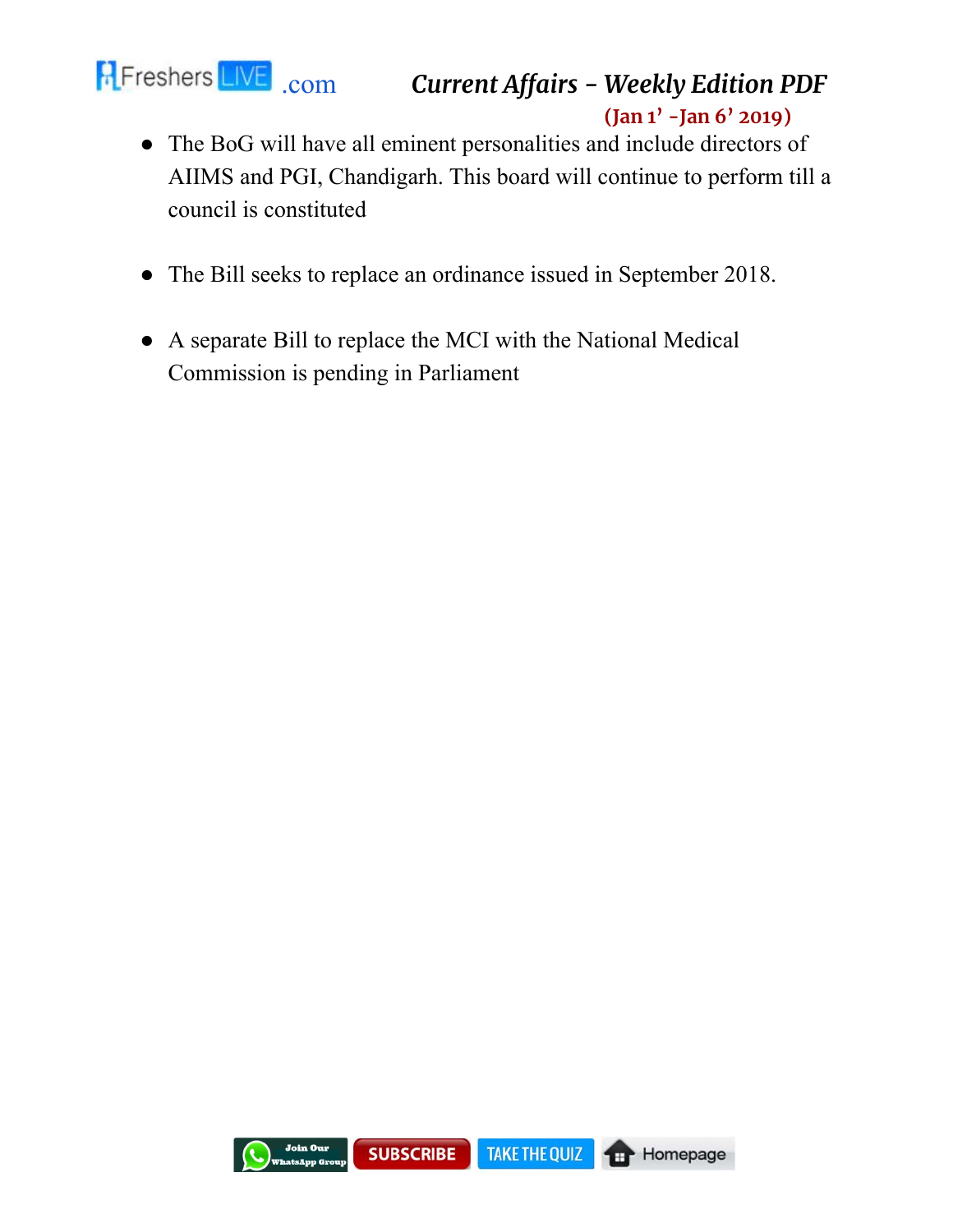![](_page_24_Picture_0.jpeg)

# <span id="page-24-0"></span>**APPOINTMENTS/RESIGNATIONS**

## **TB Radhakrishnan sworn-in as 1st Chief Justice of Telangana High Court**

- Justice **Thottathil Bhaskaran Nair Radhakrishnan** had been serving as the Chief Justice of the combined high court of the two Telugu states since July last year
- Telangana High Court came into existence on **January 1, 2019** after the bifurcation of the High Court at Hyderabad
- Justice **Praveen Kumar** was sworn in as the acting Chief Justice of Andhra Pradesh HC, which also came into existence the same day

## **Axis Bank MD & CEO Shikha Sharma retires; Amitabh Chaudhry takes charge**

- Amitabh Chaudhry, the former MD and CEO of **HDFC Standard Life Insurance** Company, was in September named the MD and CEO of **Axis Bank** for a period of three years
- In July 2017, the board of Axis Bank had approved the reappointment of Sharma, who was to start her **fourth term** as MD and CEO from June 2018

![](_page_24_Picture_10.jpeg)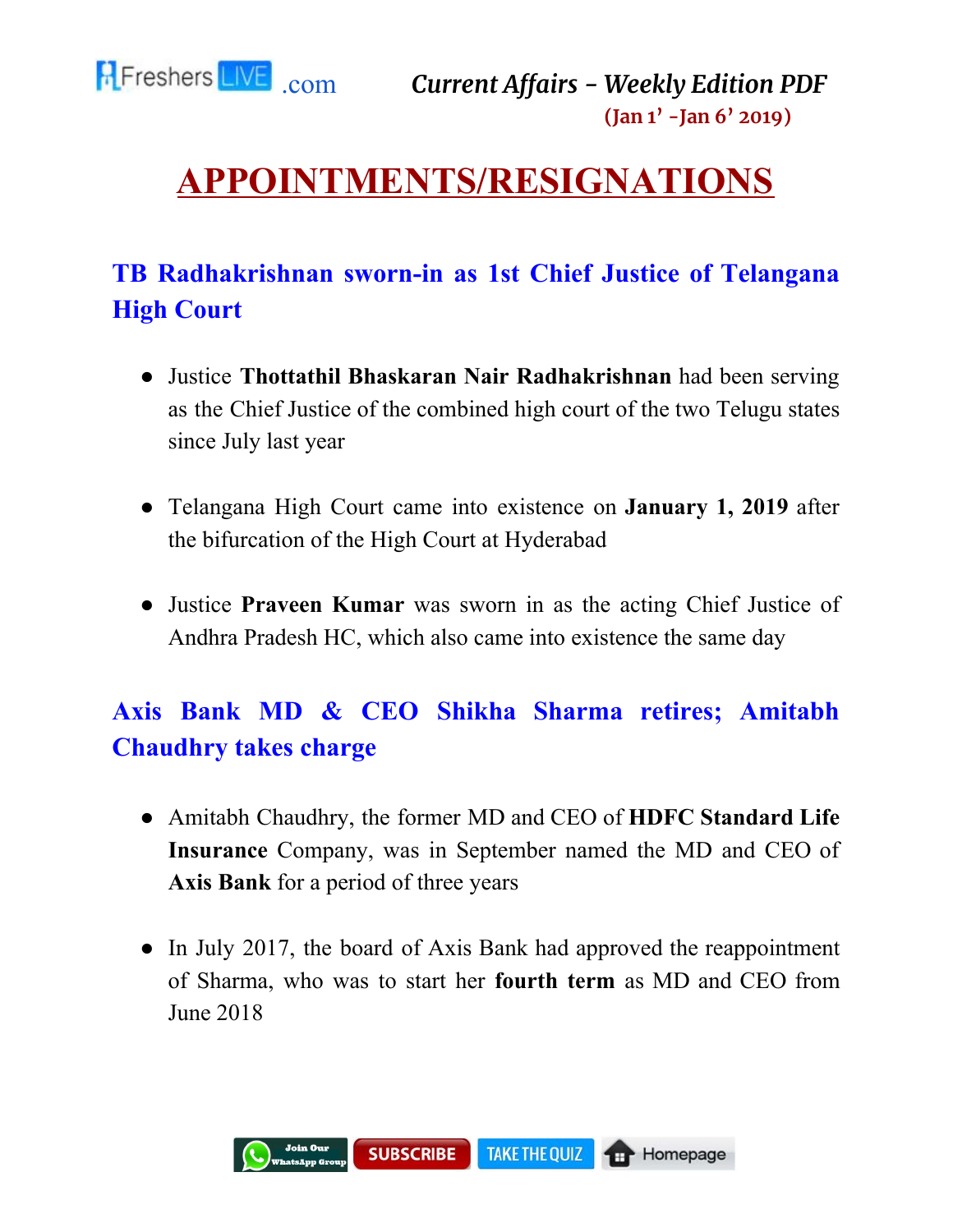![](_page_25_Picture_0.jpeg)

• However, in April this year, Sharma wanted her new term to be reduced to seven months from a three-year tenure without citing any reasons

#### **Vinod Kumar Yadav appointed as Railway Board Chairman**

- General Manager of South Central Railway, **Vinod Kumar Yadav**, has been appointed as **Chairman of Railway Board** and **ex-officio Principal Secretary** to Government of India
- His appointment came after **Ashwani Lohani**'**s** superannuation on Monday (31 December)
- Vinod Kumar Yadav belongs to the 1980 batch of Indian Railway Service of Electrical Engineers (IRSEE)

#### **Sudhir Bhargava appointed as the new CIC**

- Centre has appointed Sudhir Bhargava as the new Chief Information Commissioner (CIC)
- Four new members have also been appointed to CIC, taking its strength to seven
- Four vacancies still remain. Mr. Bhargava, a former Secretary to the Social Justice Ministry, has been a Commissioner since June 2015. He will be the ninth chief of the CIC

![](_page_25_Picture_11.jpeg)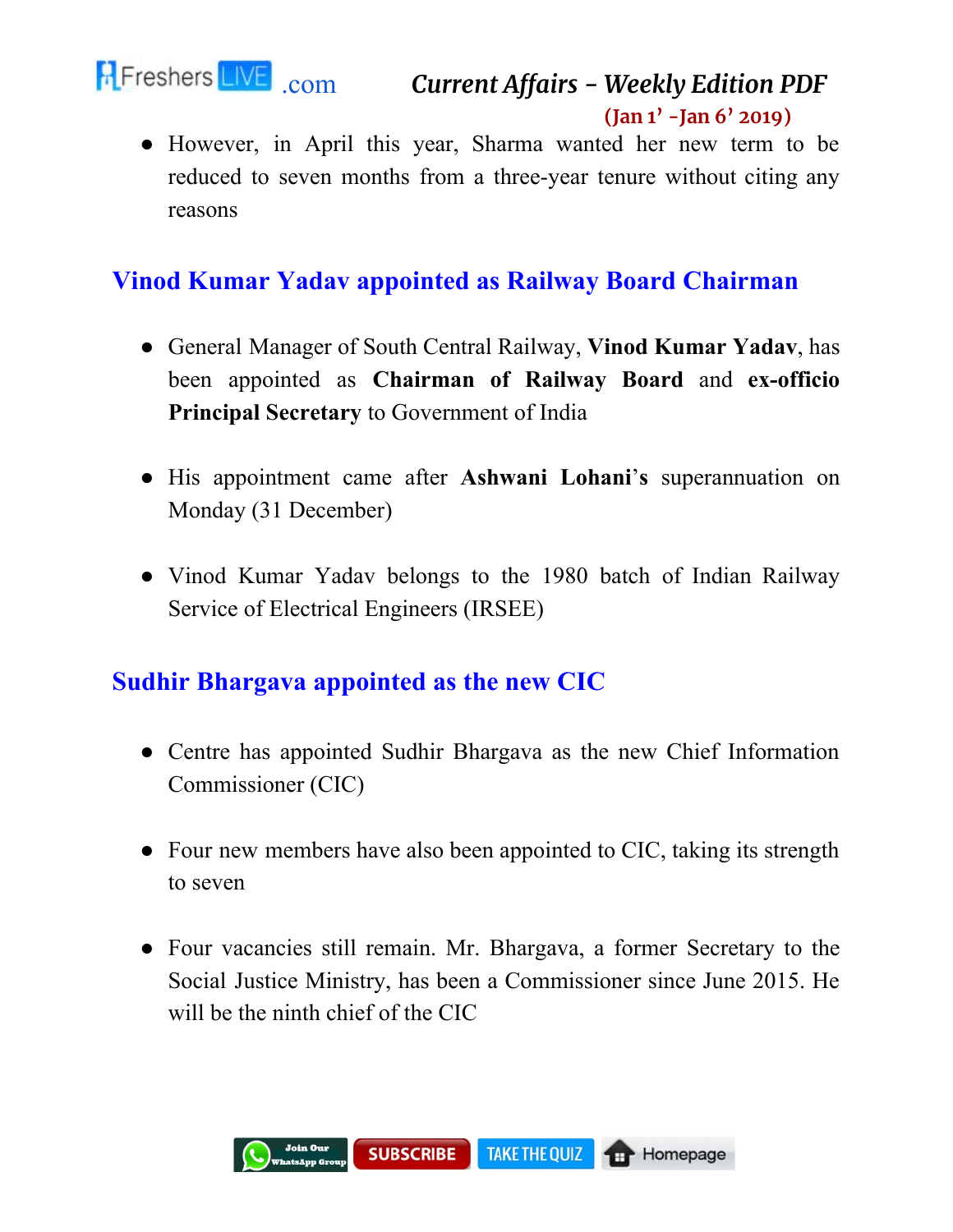![](_page_26_Picture_0.jpeg)

● The CIC is the highest appeal body under the Right to Information Act. It has been functioning with just three members since the former chief and several members completed their tenure last month

## **Vivek Bhatia appointed as MD & CEO of Thyssenkrupp Industries India**

- Thyssenkrupp, the German industrial giant, appointed **Vivek Bhatia** as the Managing Director (MD) & Chief Executive Officer (CEO) of **Thyssenkrupp Industries India**
- Mr. Bhatia was earlier the CEO Asia Pacific at Thyssenkrupp AG, driving group activities for all Thyssenkrupp companies in the region
- Prior to joining Thyssenkrupp, Mr. Bhatia was earlier with Boston Consulting Group, India

![](_page_26_Picture_7.jpeg)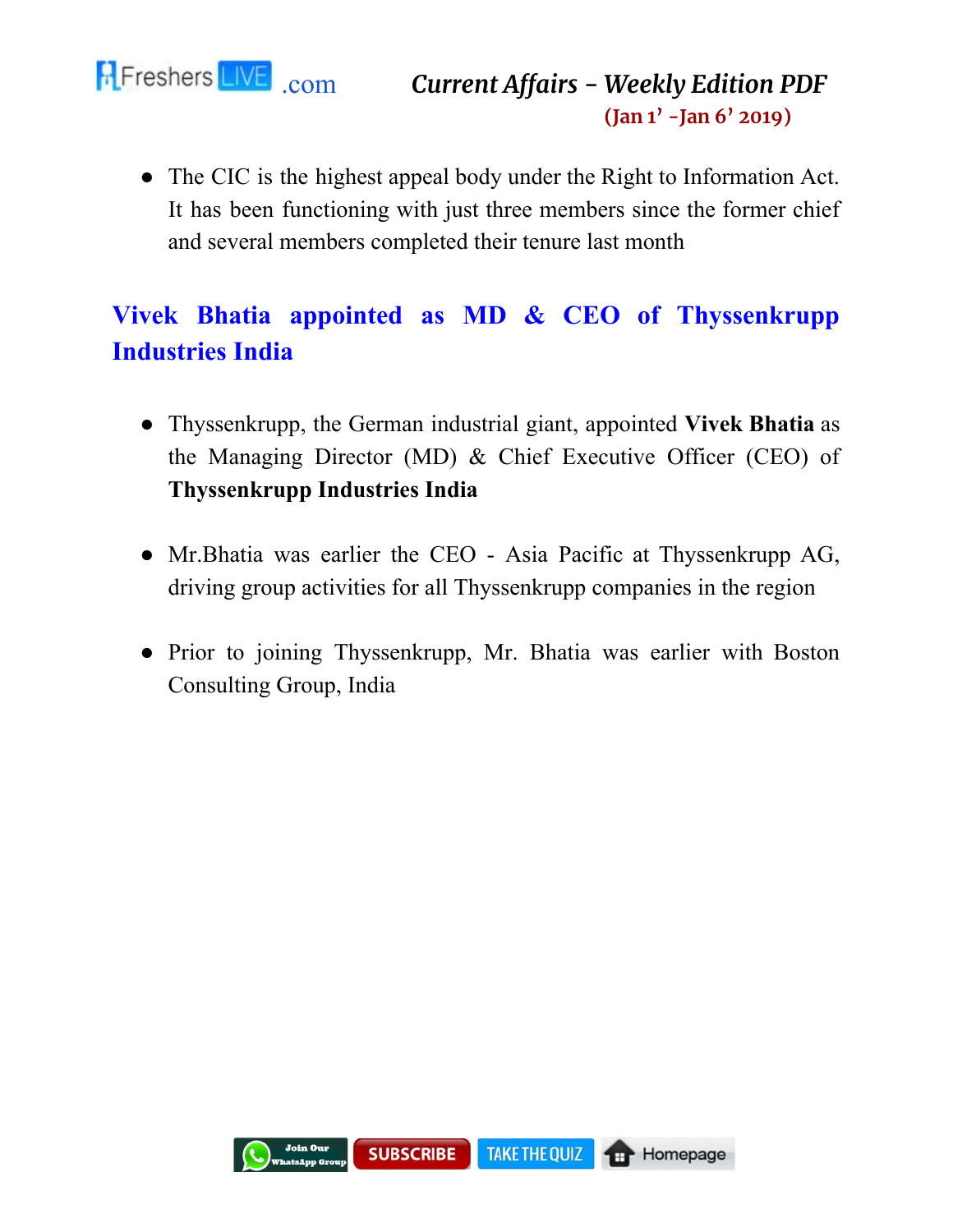<span id="page-27-0"></span>![](_page_27_Picture_0.jpeg)

# **AWARDS**

## **Smriti Mandhana wins ICC women's cricketer of the year award**

- India's opening batter Smriti Mandhana won the **Rachael Heyhoe-Flint Award** for best cricketer of the year and the **ICC ODI player** of the year award
- Mandhana has helped India win an ODI series against England and T20 and ODI series against Sri Lanka and South Africa this year
- She finished as the **highest scorer** in ODIs in 2018 with 669 runs in 12 matches at an average of 66.90
- New Zealand's **Sophie Devine** was the runner-up for the ODI Player of the Year, while Pakistan bowler **Sana Mir** was third in the race
- India's T20I captain **Harmanpreet Kaur** was named the **captain of the ICC women's T20I team of the year**
- Meanwhile, New Zealand's **Suzie Bates** was named the captain of the ICC women's **ODI team** of the year

![](_page_27_Picture_10.jpeg)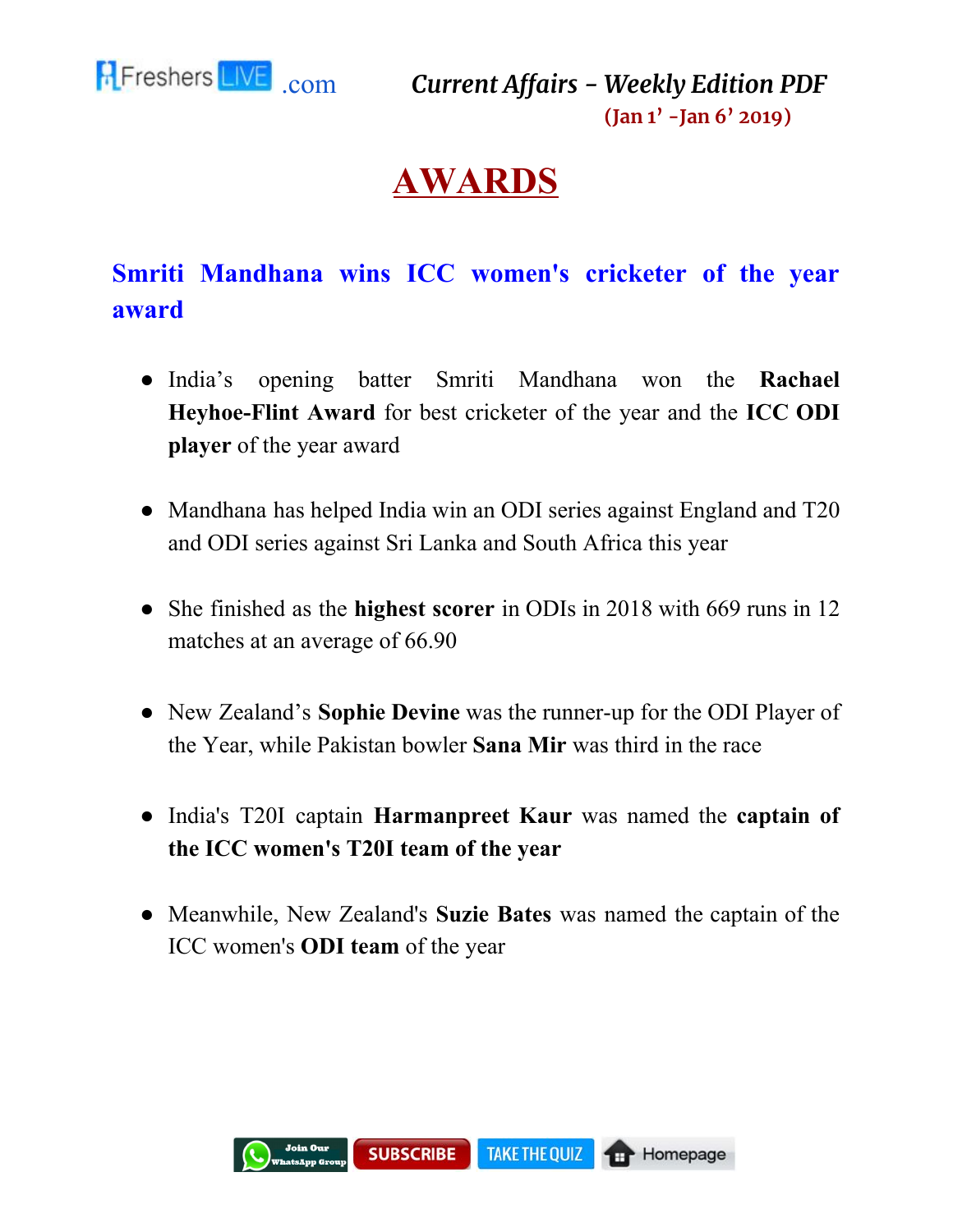![](_page_28_Picture_0.jpeg)

# **IIT Professor awarded with the National Geospatial Award for Excellence**

- Jayanta Kumar Ghosh, a professor at the civil engineering department of the Indian Institute of Technology (IIT) in Roorkee, was conferred the National Geospatial Award for Excellence-2017 (Lifetime Achievement Award) at the Space Application Centre in Ahmedabad.
- The Indian Society for Remote Sensing is an organisation known in the area of space science, remote sensing and geospatial technology

![](_page_28_Picture_5.jpeg)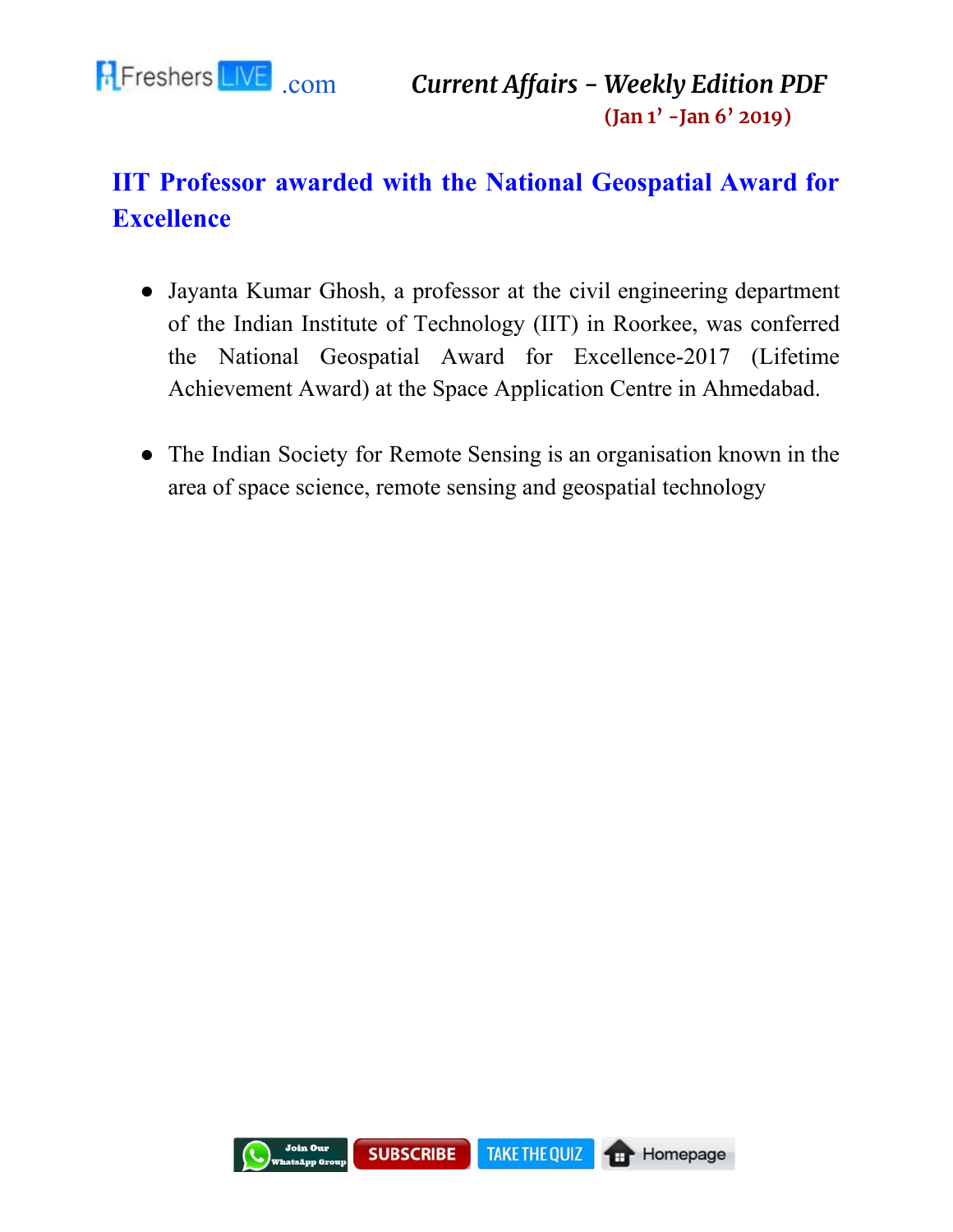<span id="page-29-0"></span>![](_page_29_Picture_0.jpeg)

# **OBITUARY**

#### **Veteran actor-writer Kader Khan passes away at age of 81**

- Born in Kabul, Khan made his acting debut in **1973** with Rajesh Khanna's "Daag" and has featured in over **300 films**
- He wrote **dialogues** for over **250 movies**
- As a screenwriter, Khan frequently collaborated with Manmohan Desai and Prakash Mehra

#### **Cricket coach Achrekar passed away**

- **Ramakant Achrekar**, who has honed a battery of Test cricketers including Sachin Tendulkar, died at his residence in Mumbai. He was 86
- Achrekar served as a cricket coach on the Mumbai maidans for more than four three decades until he was paralysed in the late 1990s
- In 1990, Achrekar was honoured with the **Dronacharya Award for Outstanding coaches** in Sports and Games. He was honoured with one of the country's highest civilian award, th**e Padma Shri in 2010**. He was honoured the **Lifetime Achievement** award by the Sports

![](_page_29_Picture_11.jpeg)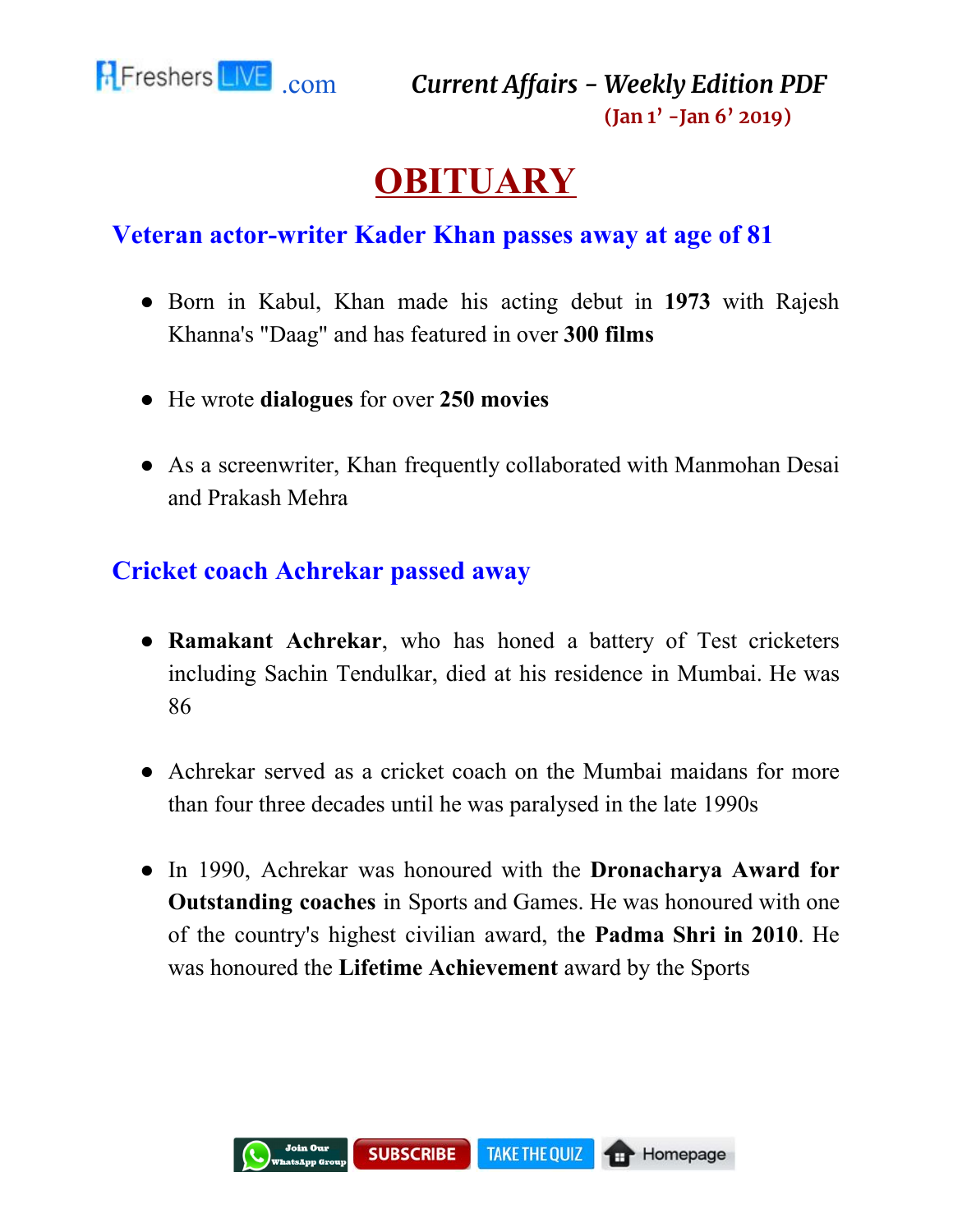<span id="page-30-0"></span>![](_page_30_Picture_0.jpeg)

# **QUIZ CORNER**

1) Which small finance Bank gets RBI nod to operate as scheduled bank?

A.ESAF small finance bank B.Equitas Small Finance Bank C.Dena Small Finance Bank D.Finotech Small Finance bank

#### **Answer A**

 $\mathcal{L}_\text{max}$  and  $\mathcal{L}_\text{max}$ 

2) PM Modi inaugurated 6th International Rice Research Institute in

A.Ranchi B.Varanasi C.Bhubaneswar D.Kolkata

#### **Answer B**

3) Government has doubled the export incentives for onion farmers from existing 5 percent to <u>percent</u>.

![](_page_30_Picture_10.jpeg)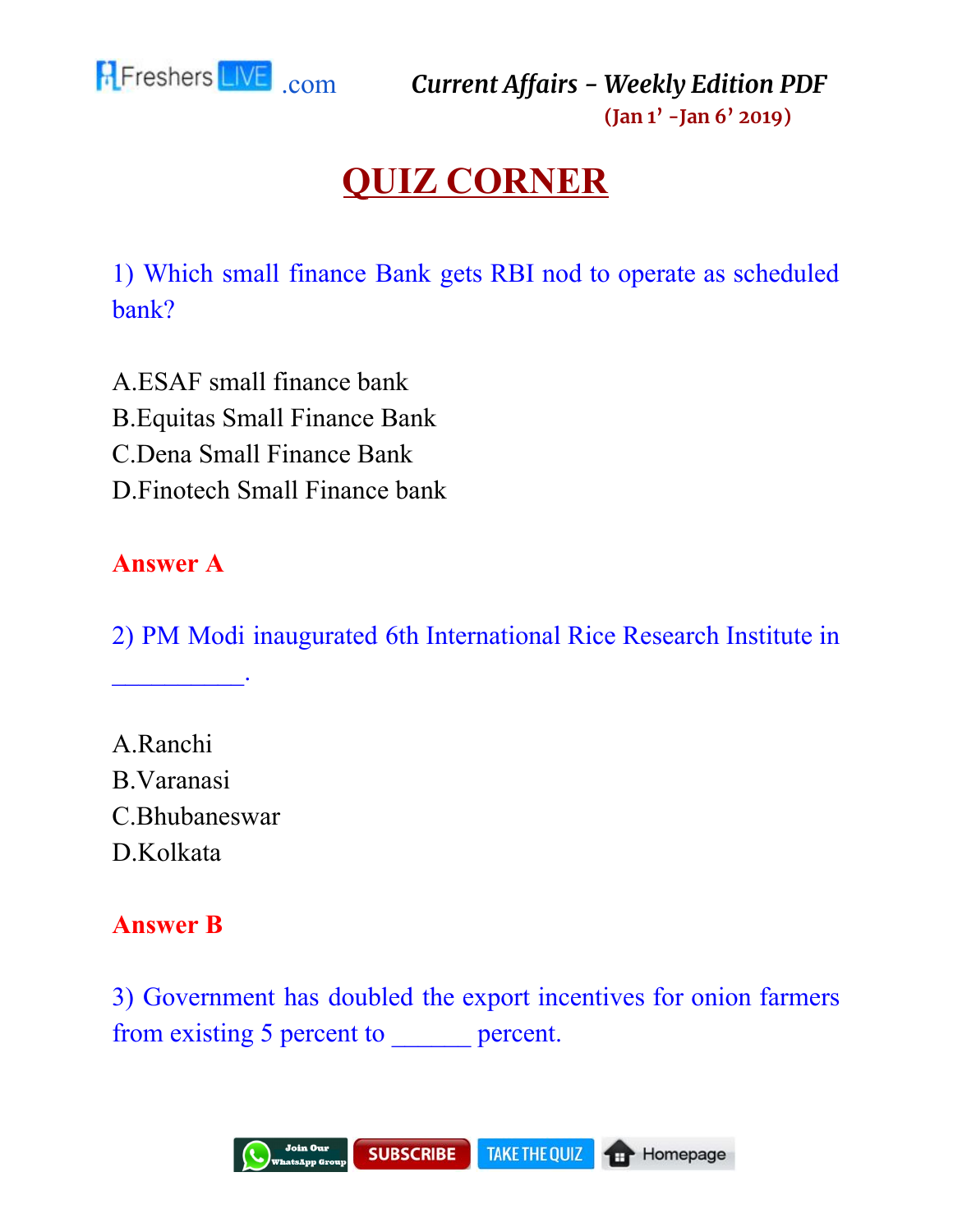![](_page_31_Picture_0.jpeg)

A.10

- B.15
- C.20
- 
- D.12

#### **Answer A**

4) Which of the following section of Indian Penal Code (IPC) can be used by transgenders to register complaints of sexual harassment?

A.Section 354C B.Section 354D C.Section 354A D.Section 354B

#### **Answer C**

5) In the recent election, Bangladesh PM Sheikh Hasina has secured her third consecutive term, with her alliance winning \_\_\_\_\_\_ of the 298 seats.

- A.269 B.274
- C.256
- D.287

![](_page_31_Picture_15.jpeg)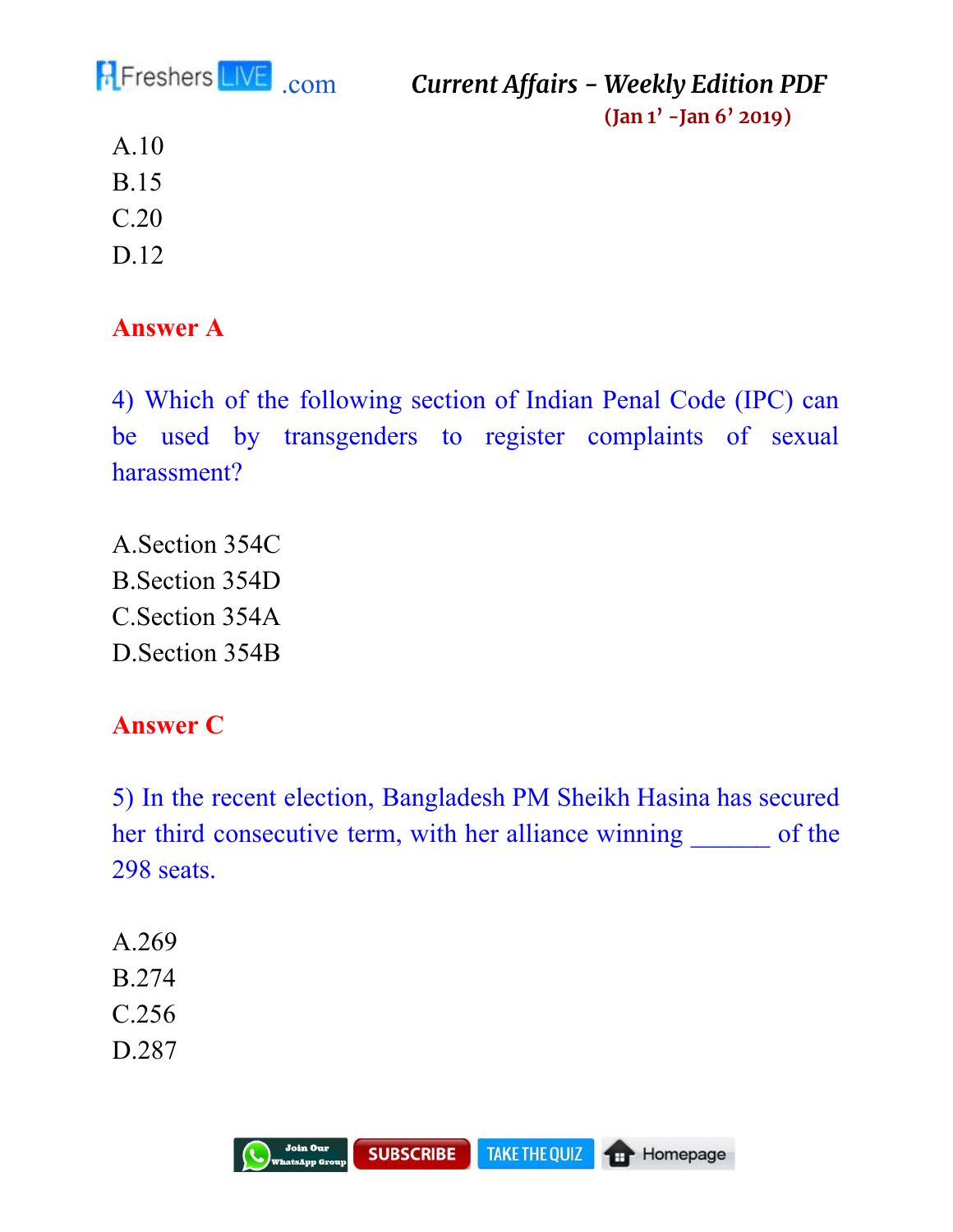![](_page_32_Picture_0.jpeg)

#### **Answer D**

6) German authorities recently approved an US\$8 billion (6.30 billion pounds) rail and road tunnel linking and Germany.

A.Denmark B.Austria C.Switzerland D.France

#### **Answer A**

7) Prime Minister Modi had announced a \_\_\_\_\_\_\_ crore rupees financial assistance to Bhutan for its 12th five-year plan.

A.3,200 B.4,500 C.2,700 D.1,800

#### **Answer B**

8) Bhutan Prime Minister who recently concluded his 3-day visit to India is the contract of the set of the contract of the set of the set of the set of the set of the set of the set of the set of the set of the set of the set of the set of the set of the set of the set of the set of the s

A.Prayut Chan-o-cha B.Bakytzhan Sagintayev

![](_page_32_Picture_11.jpeg)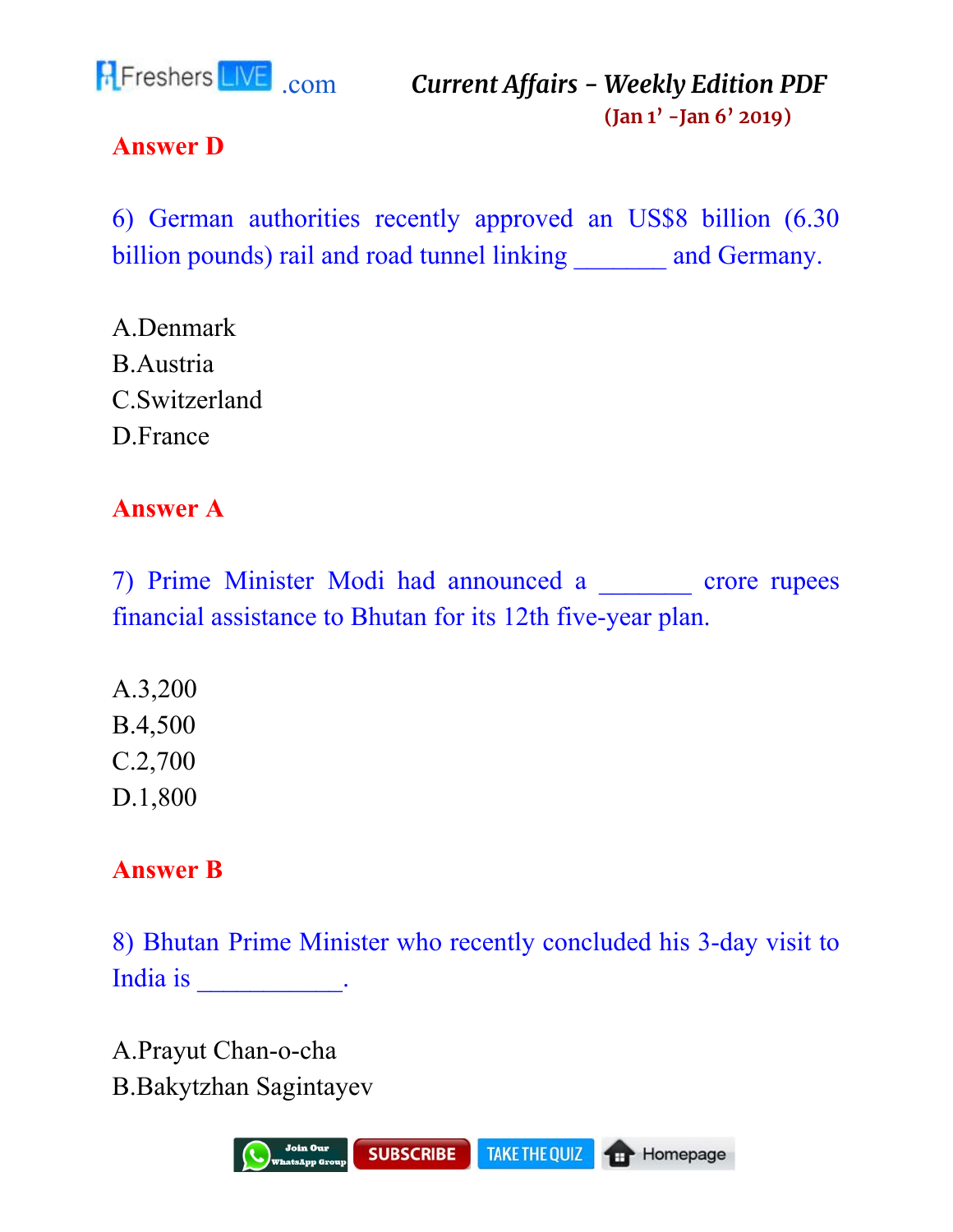![](_page_33_Picture_0.jpeg)

C.Lotay Tshering D.Joko Widodo

#### **Answer C**

9) India has cut import taxes on crude and refined palm oil from ASEAN countries to  $\%$  from 44%. A.40 B.42 C.36 D.38

#### **Answer A**

10) Who was sworn in as the first Chief Justice of Telangana High Court, which came into existence on January 1, 2019 after the bifurcation of the High Court at Hyderabad?

A.Biswanath Somadder B.Ramesh Ranganathan C.TB Radhakrishnan D.Praveen Kumar

#### **Answer C**

11) Who became the new managing director and CEO of Axis Bank for a period of three years?

![](_page_33_Picture_10.jpeg)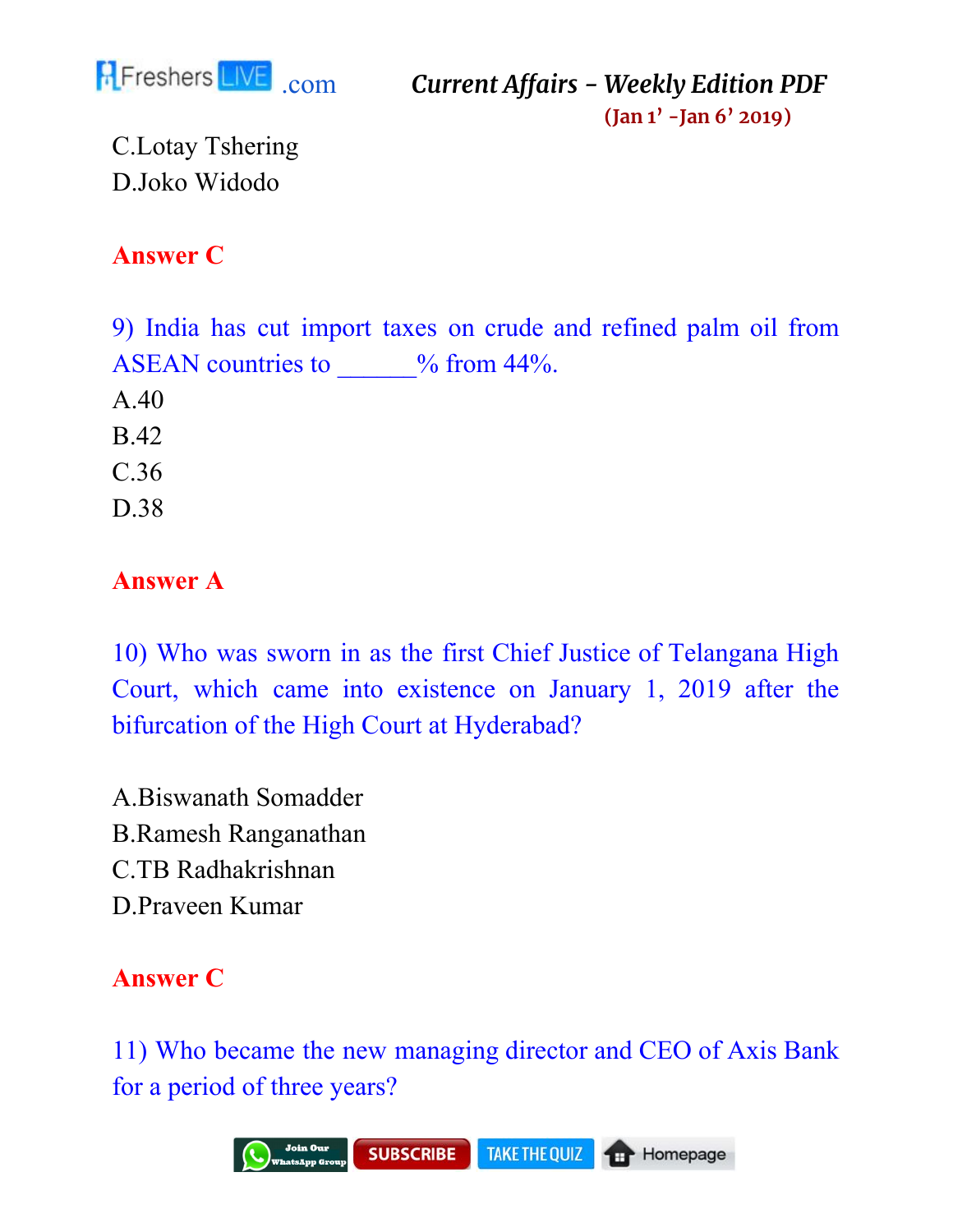![](_page_34_Picture_0.jpeg)

A.Aditya Puri B.Amitabh Chaudhry C.Sanjiv Sachar D.Shyamala Gopinath

#### **Answer B**

12) Who has been appointed as Chairman of Railway Board?

A.Ratan Lal B.Lalit Chandra Trivedi C.Ashwani Lohani D.Vinod Kumar Yadav

#### **Answer D**

13) Who was named the captain of the ICC women's T20I team of the year?

A.Harmanpreet Kaur B.Ellyse Perry C.Smriti Mandhana D.Natalie Sciver

**Answer A**

![](_page_34_Picture_10.jpeg)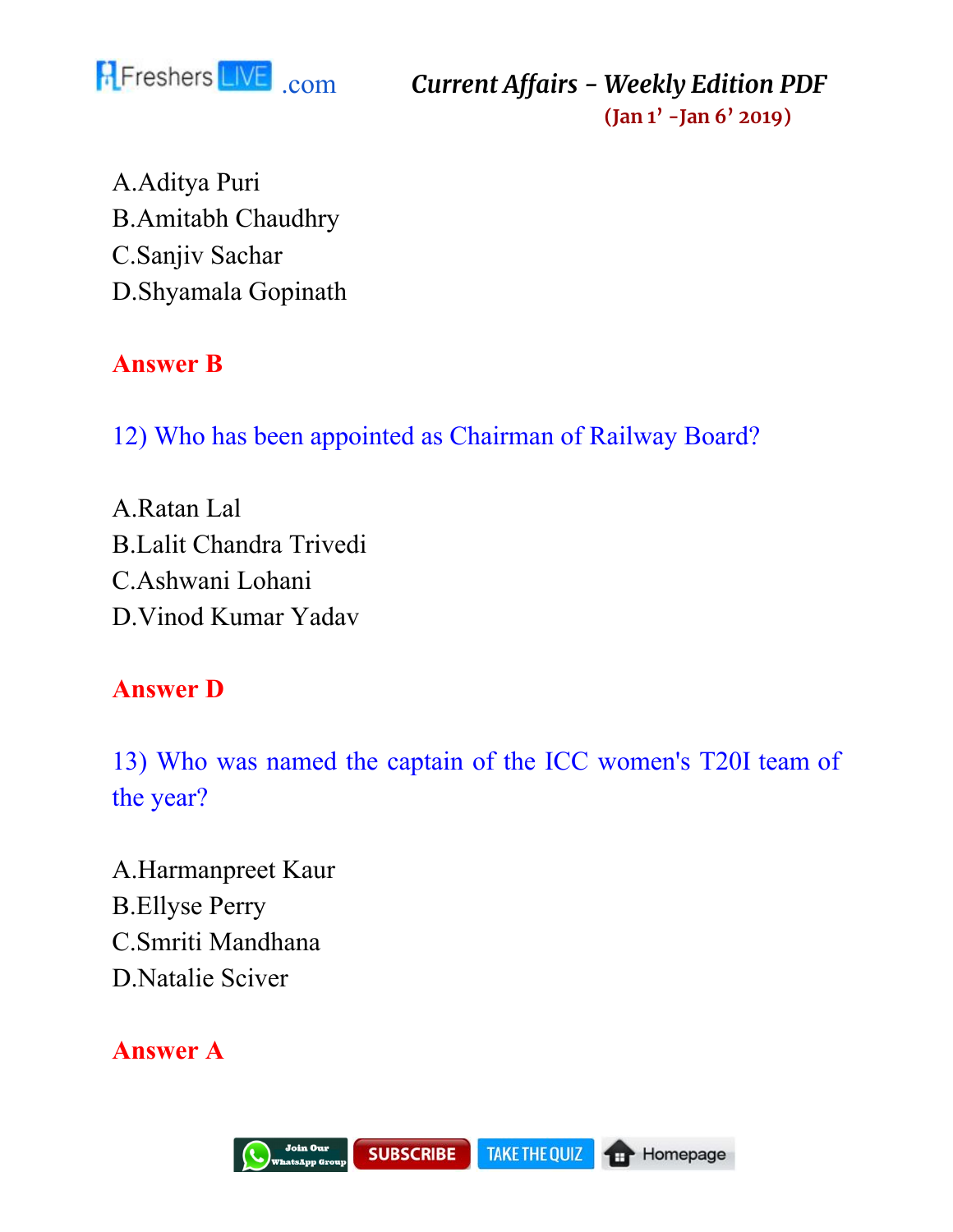![](_page_35_Picture_0.jpeg)

14) Which country ranked first as per the Climate Change Performance Index (CCPI)?

A.Lithuania B.Morocco C.Sweden D.Ireland

#### **Answer C**

15) The merger of Dena Bank and Vijaya Bank with BoB will come into force on \_\_\_\_\_\_\_.

A.April 1, 2019 B.March 1, 2019 C.April 30, 2019 D.March 31, 2019

#### **Answer A**

16) How many space missions has been planned by ISRO to launch in 2019?

- A.32
- B.25
- C.18

![](_page_35_Picture_12.jpeg)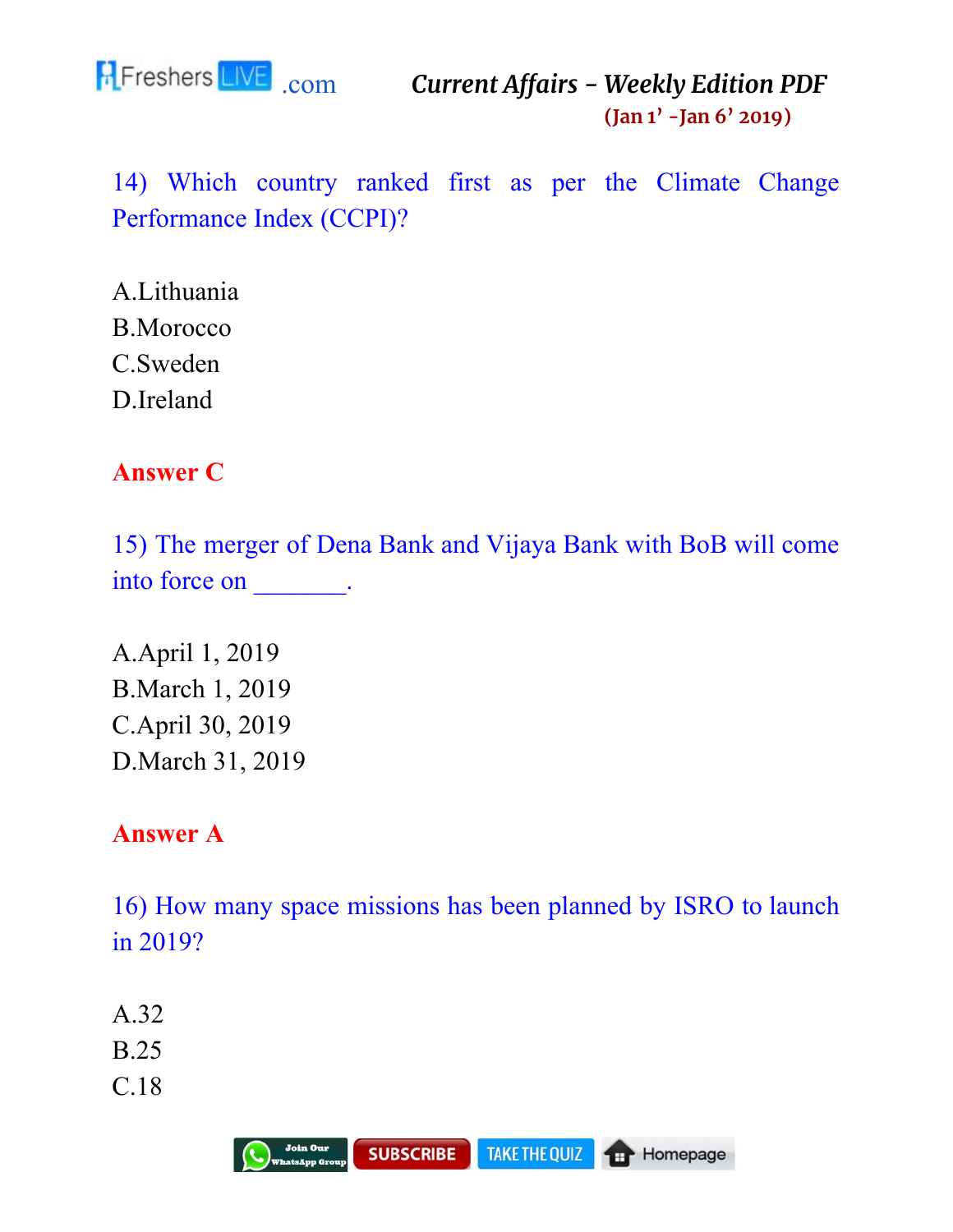![](_page_36_Picture_0.jpeg)

D.43

#### **Answer A**

17) Which country followed the US in quitting UNESCO?

A.Palestine B.Belgium C.Israel D.Mexico

#### **Answer C**

18) Where was the 106th edition of the Indian Science Congress held?

A.Haryana B.Rajasthan C.New Delhi D.Punjab

#### **Answer: D**

19) What is the theme of the 106th edition of the Indian Science Congress where PM stressed the State universities to focus on research in his speech?

![](_page_36_Picture_11.jpeg)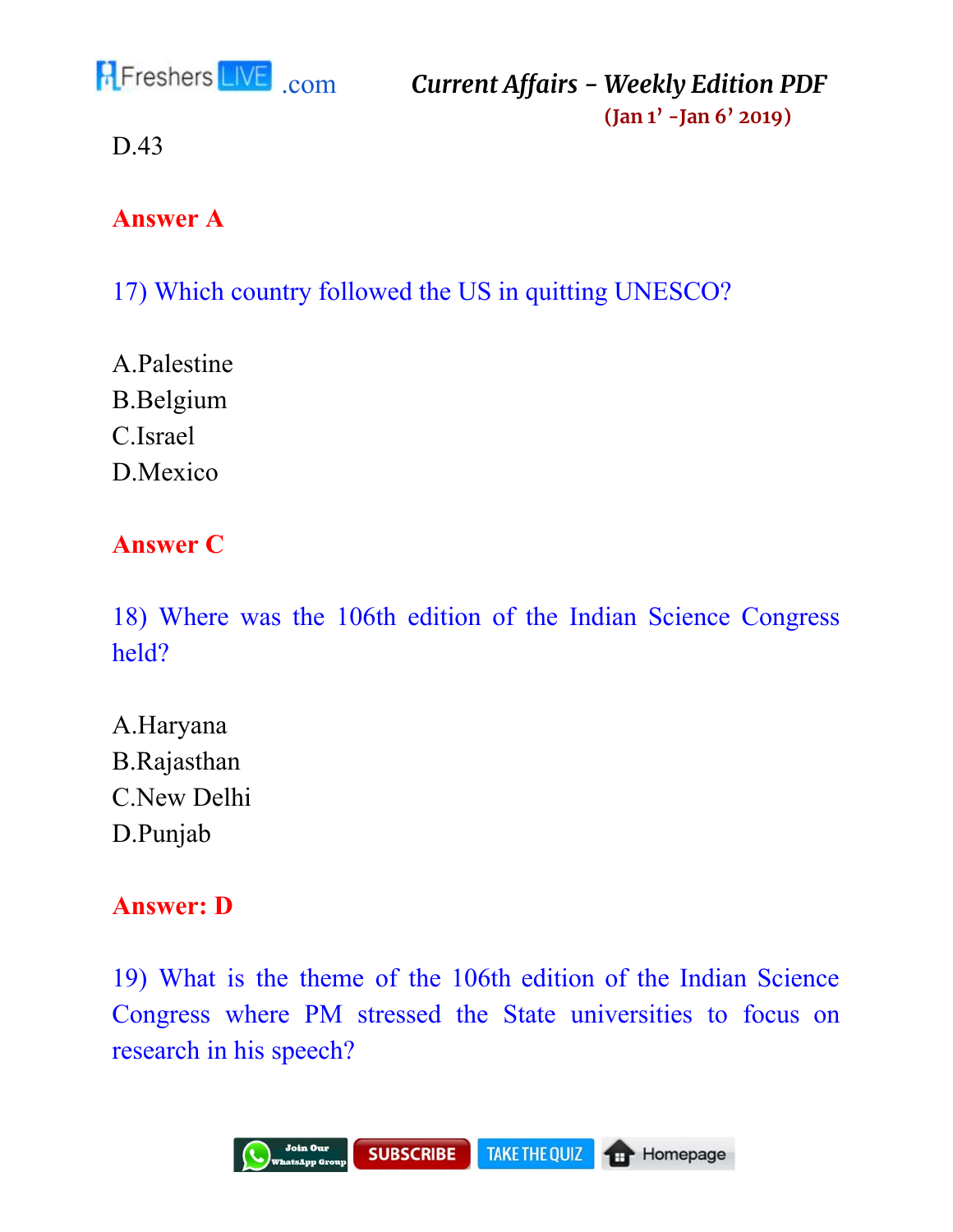![](_page_37_Picture_0.jpeg)

[.com](https://www.fresherslive.com/) *Current Affairs - Weekly Edition PDF*

**(Jan 1' -Jan 6' 2019)**

A.Innovative Policies Science governance

B.Futute India– Science and Technology

C.Sustainable Development: From vision to transition D.Science, Management, and Innovation

#### **Answer: B**

20) How many projects have been recently approved by the Haryana Government for the rejuvenation of Saraswati river?

A.7 B.11 C.9 D.15

#### **Answer: B**

21) Who has been appointed as the new Chief Justice of Pakistan?

A.Mushir Alam B.Gulzar Ahmed C.Saqib Nisar D.Asif Saeed Khosa

#### **Answer: D**

22) ------- appointed as Chairman Of Ordnance Factory Board?

![](_page_37_Picture_14.jpeg)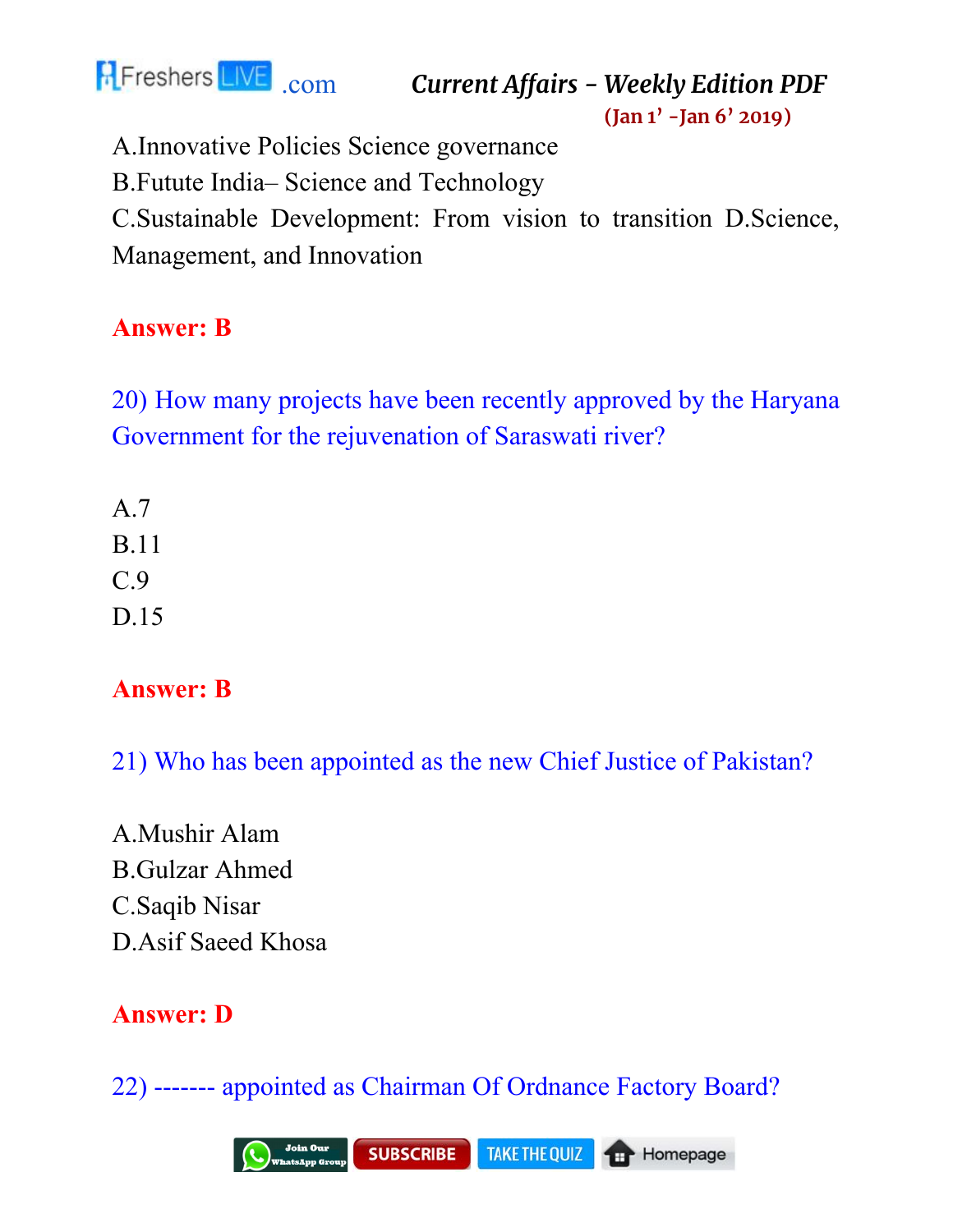![](_page_38_Picture_0.jpeg)

A.Saurabh Kumar B.Dinesh Karthik C.Senthil Kumar D.Dinesh kumar

#### **Answer: A**

23) Which cricketer fastest to 19000 international runs, breaks Sachin's record?

A.Virat Kohli B.Naresh Kumar C.Sachin Tendulkar D.Ravindran Ashwin

#### **Answer: A**

24) For the setting up of setting up of a high-level committee for implementation of \_\_\_\_\_\_\_\_ of the Assam Accord?

A.Clause 2 B.Clause 6 C.Clause 3 D.Clause 5

#### **Answer: D**

![](_page_38_Picture_10.jpeg)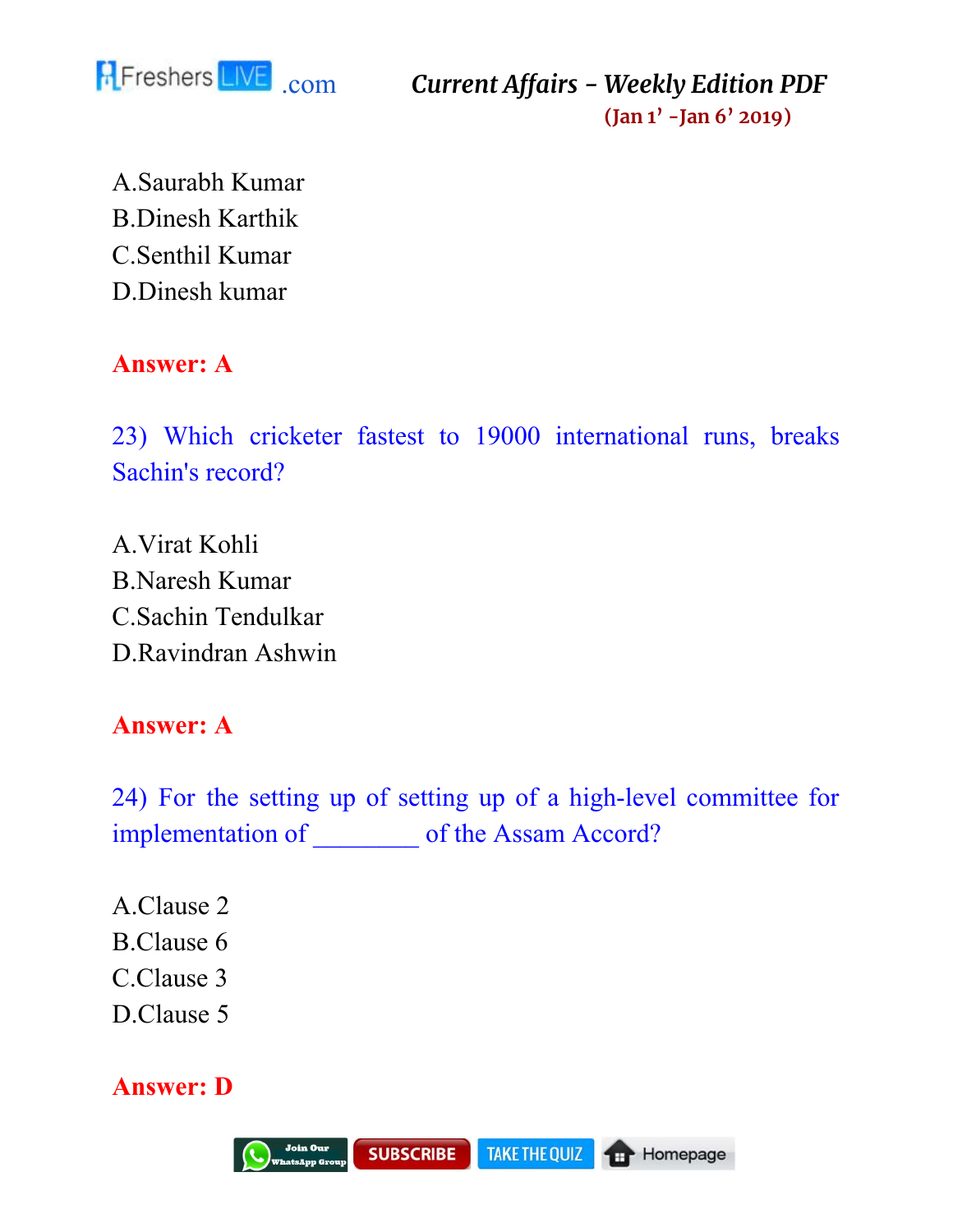![](_page_39_Picture_0.jpeg)

25) How many projects worth over Rs.1500 crore on his one-day visit to Imphal, Manipur?

A.12 B.15 C.10

D.8

### **Answer: A**

26)Which of the following Bill did the Lok Sabha pass to regulate the medical education in the best manner?

A.Indian Medical Council (Amendment) Bill, 2016 B.Indian Medical Council (Amendment) Bill, 2017 C.Indian Medical Council (Amendment) Bill, 2018 D.Indian Medical Council (Amendment) Bill, 2019

### **Answer: C**

27) Which of the following country successfully tested its most powerful non-nuclear weapon, dubbed as the Mother of All Bombs?

#### A.Russia

![](_page_39_Picture_11.jpeg)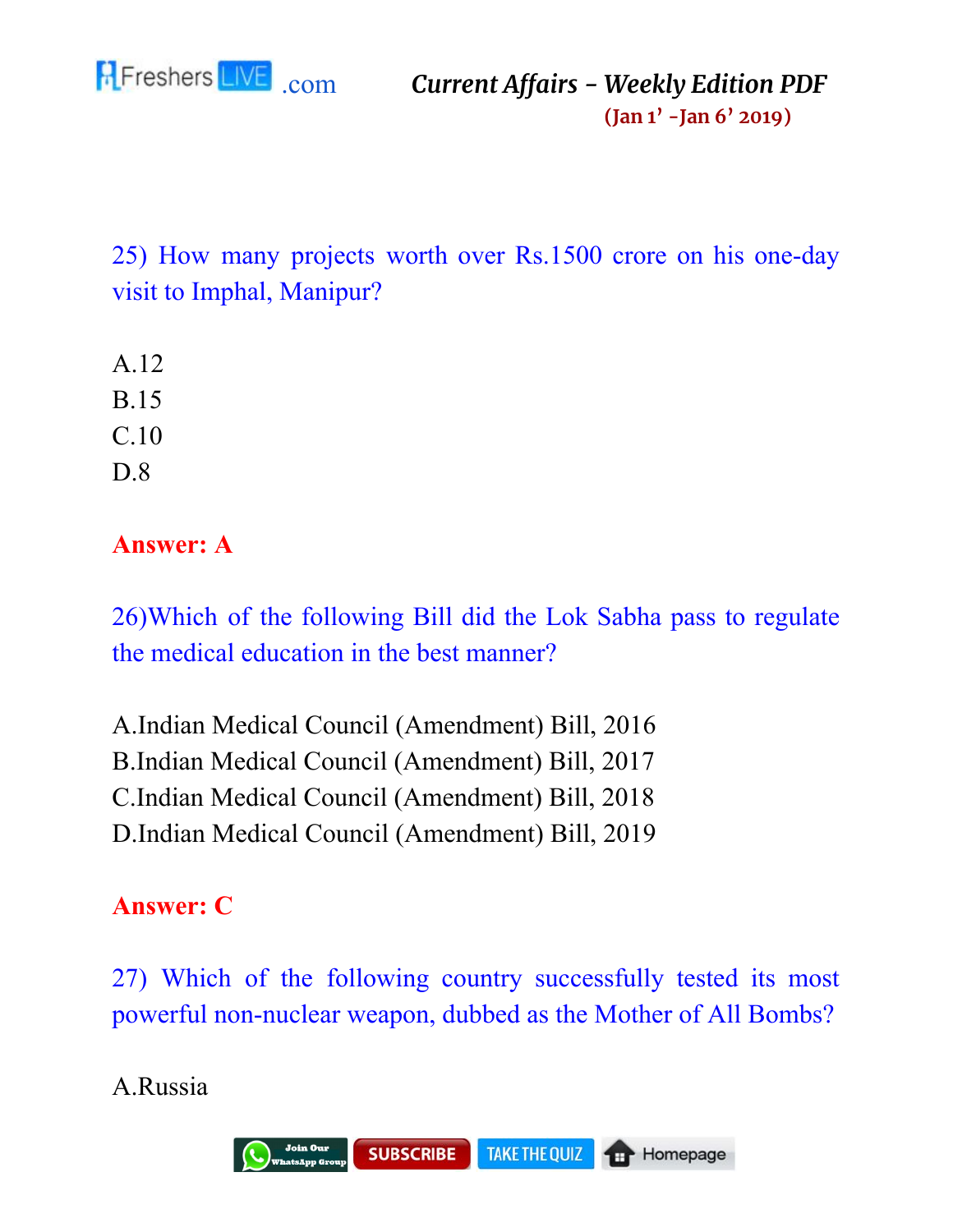![](_page_40_Picture_0.jpeg)

B.US C.UK D.China

#### **Answer: C**

28) Who is appointed as the new Chief Information Commissioner?

A.Sushma Singh B.Sudhir Bhargava C.Deepak Sandhu D.Bimal Julka

#### **Answer: B**

29) Who is the Chief Minister of Tripura?

A.Biplab Kumar Deb B.Raghubar Das C.Neiphiu Rio D.Naveen Patnaik

#### **Answer: A**

30) Which Bill allows the individuals to offer voluntarily biometric ID as a means of identity verification for obtaining services such as opening a bank account and getting a mobile phone connection?

![](_page_40_Picture_11.jpeg)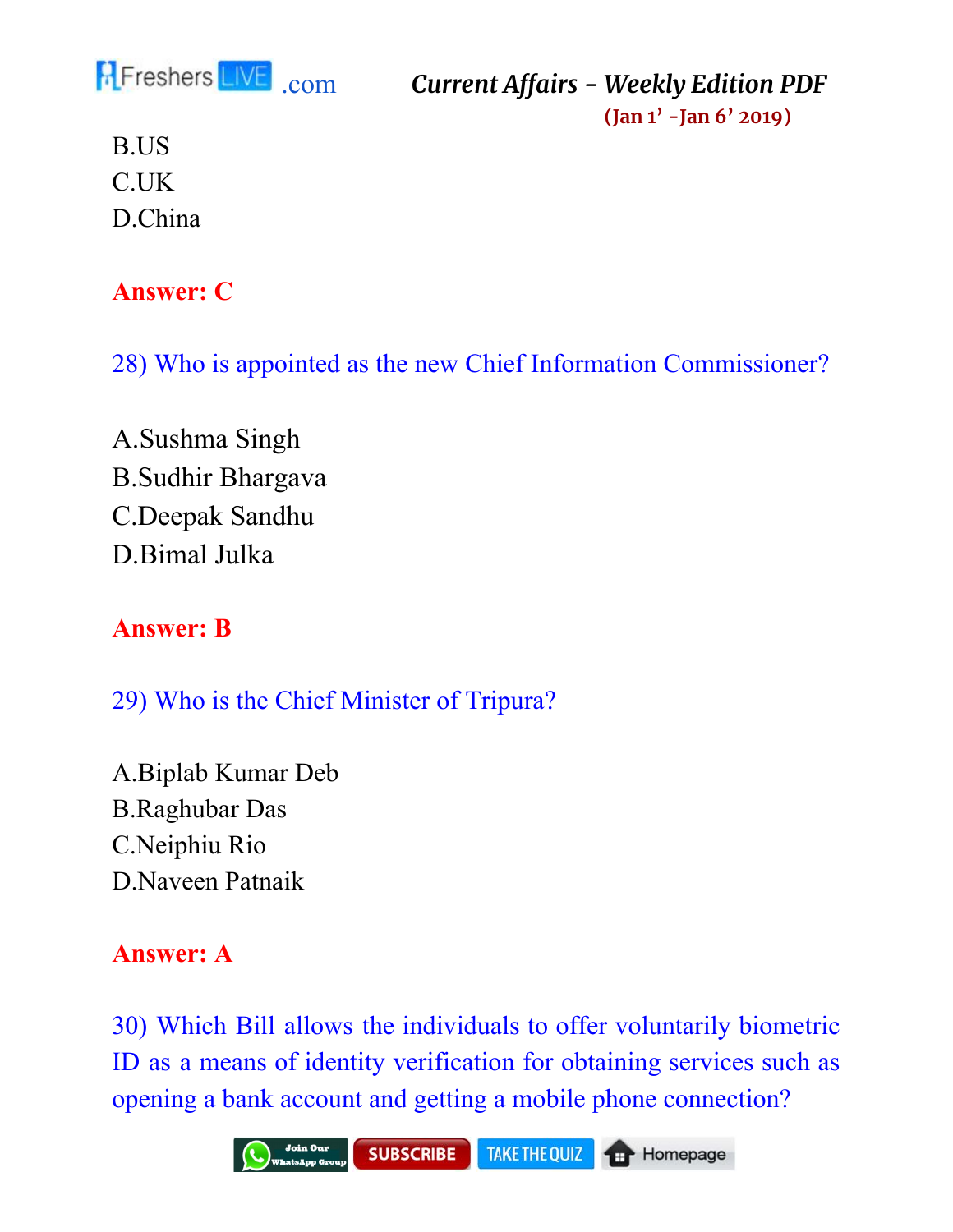![](_page_41_Picture_0.jpeg)

A.Aadhaar and Other Laws (Amendment) Bill, 2016

B.Aadhaar card (Amendment) 2016

C.Aadhaar and Other Laws (Amendment) Bill, 2017

D.Aadhaar and Other Laws (Amendment) Bill, 2018

**Answer: D**

![](_page_41_Picture_7.jpeg)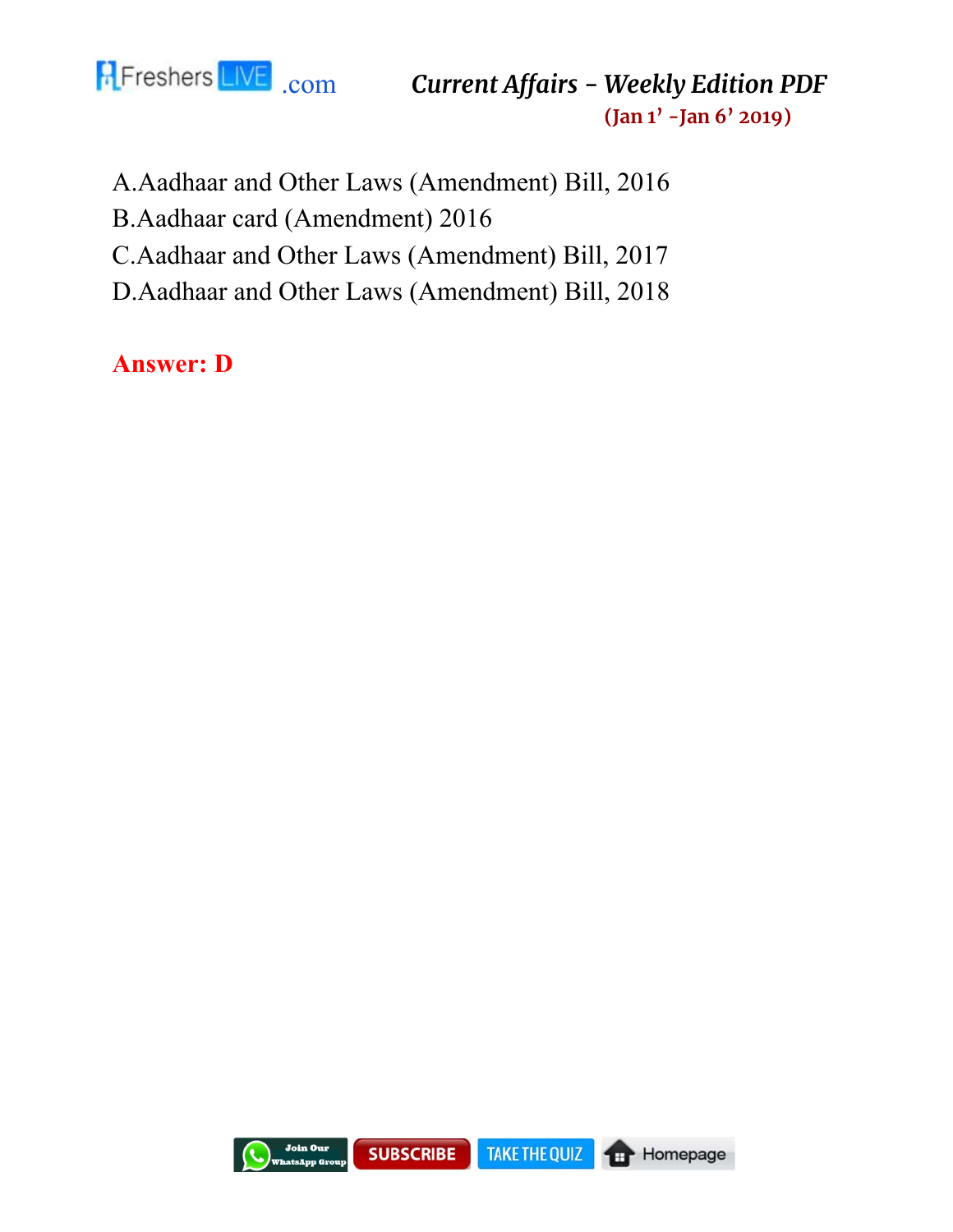<span id="page-42-0"></span>![](_page_42_Picture_0.jpeg)

# **USEFUL LINKS**

[Free SBI PO Mock Test](https://www.fresherslive.com/mock-test/sbi-po-prelims?utm_source=capdf&utm_medium=capdf&utm_campaign=capdf&utm_term=capdf&utm_content=capdf)

[Free SSC CHSL Mock Test](https://www.fresherslive.com/mock-test/chsl-tier-I?utm_source=capdf&utm_medium=capdf&utm_campaign=capdf&utm_term=capdf&utm_content=capdf)

[Free IBPS RRB Office Assistant Mock Test](https://www.fresherslive.com/mock-test/ibps-rrb-office-assistant-prelims?utm_source=capdf&utm_medium=capdf&utm_campaign=capdf&utm_term=capdf&utm_content=capdf)

[Free IBPS Clerk Mock Test](https://www.fresherslive.com/mock-test/ibps-clerk-exam?utm_source=capdf&utm_medium=capdf&utm_campaign=capdf&utm_term=capdf&utm_content=capdf)

[Free IBPS PO Mock Test](https://www.fresherslive.com/mock-test/ibps-po-prelims?utm_source=capdf&utm_medium=capdf&utm_campaign=capdf&utm_term=capdf&utm_content=capdf)

[Latest Government Jobs Alert](https://goo.gl/eLGP5J)

#### **GOOD LUCK FOR YOUR EXAMS!!!**

![](_page_42_Picture_10.jpeg)